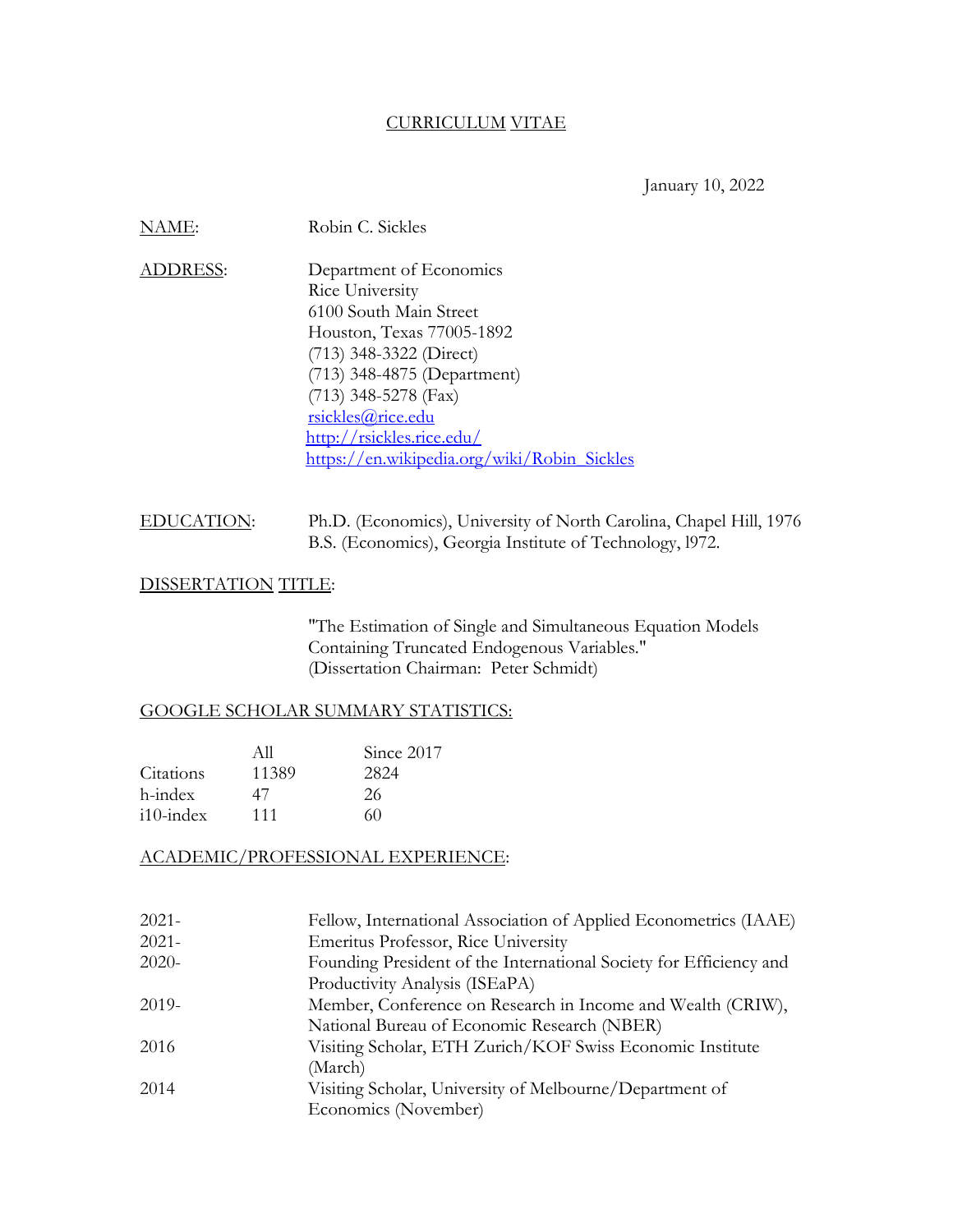| 2014      | Visiting Scholar, School of Economics/Center for Efficiency and<br>Productivity Analysis (CEPA), University of Queensland (July- |
|-----------|----------------------------------------------------------------------------------------------------------------------------------|
| $2013-$   | October)<br>Research Associate of the Oviedo (Spain) Efficiency Group (OEG)                                                      |
| $2013-$   | Member of the International Finance and Banking Society (IFABS)                                                                  |
|           | <b>Executive Committee</b>                                                                                                       |
| 2012-     | Visiting Professor of Production Econometrics, University of                                                                     |
|           | Loughborough School of Business and Economics                                                                                    |
| 2011-2012 | Director of Graduate Studies, Rice University Department of<br>Economics                                                         |
| 2010      | Visiting Fellow, Hausdorff Research Institute for Mathematics,                                                                   |
|           | University Bonn, Germany                                                                                                         |
| 2008-     | Reginald Henry Hargrove Chair in Economics                                                                                       |
| 2008-2012 | Director, Accumyn, LLC                                                                                                           |
| 2005      | Visiting Fellow, Institut de Statistique, Universite Catholique de<br>Louvain                                                    |
| $2003 -$  | Editor-in-Chief, Journal of Productivity Analysis                                                                                |
| 2002-2007 | Director, LECG, LLC                                                                                                              |
| 2000-2005 | Director of Graduate Studies, Rice University Department of                                                                      |
|           | Economics                                                                                                                        |
| 1999-2002 | Director, Center for Institutions and Values, Rice University                                                                    |
| 1999      | Visiting Professor of Pure and Applied Mathematics, Institut de                                                                  |
|           | Statistique, Universite Catholique de Louvain                                                                                    |
| 1997      | Visiting Fellow, Wissenschaftzentrum Berlin (WZB)                                                                                |
| 1995      | Visiting Fellow, Institut de Statistique, Universite Catholique de<br>Louvain                                                    |
| 1995      | Visiting Fellow, Wissenschaftzentrum Berlin (WZB)                                                                                |
| 1994-     | Adjunct Professor of Medicine, Baylor College of Medicine                                                                        |
| 1993      | Visiting Fellow, Institut de Statistique, Universite Catholique de                                                               |
|           | Louvain                                                                                                                          |
| 1993      | Visiting Scholar, Board of Governors of the Federal Reserve                                                                      |
|           | System, Washington, D.C.                                                                                                         |
| 1993-     | President, Analytic Resources, Inc.                                                                                              |
| 1992-1993 | Adjunct Visiting Professor, European Institute of Business                                                                       |
|           | Administration (INSEAD)                                                                                                          |
| 1992      | Visiting Scholar, University of Michigan                                                                                         |
| 1992      | Visiting Fellow, C.O.R.E., Universite Catholique de Louvain                                                                      |
| 1989-1995 | Research Fellow of the C.V. Starr Center for Applied                                                                             |
|           | Economics, New York University                                                                                                   |
| 1987-2021 | Professor, Department of Economics, Rice University                                                                              |
| 1985-1987 | Associate Professor, Department of Economics, Rice University                                                                    |
| 1982-1994 | Faculty Research Fellow, National Bureau of Economic Research                                                                    |
|           | (Productivity and R&D Health Economics)                                                                                          |
| 1980-1985 | Assistant Professor, Department of Economics, University of                                                                      |
|           | Pennsylvania                                                                                                                     |
| 1979-1985 | Adjunct Faculty, Fels School of Public and Urban Policy,                                                                         |
|           | University of Pennsylvania                                                                                                       |
| 1979-1980 | Visiting Lecturer, Department of Economics, University of                                                                        |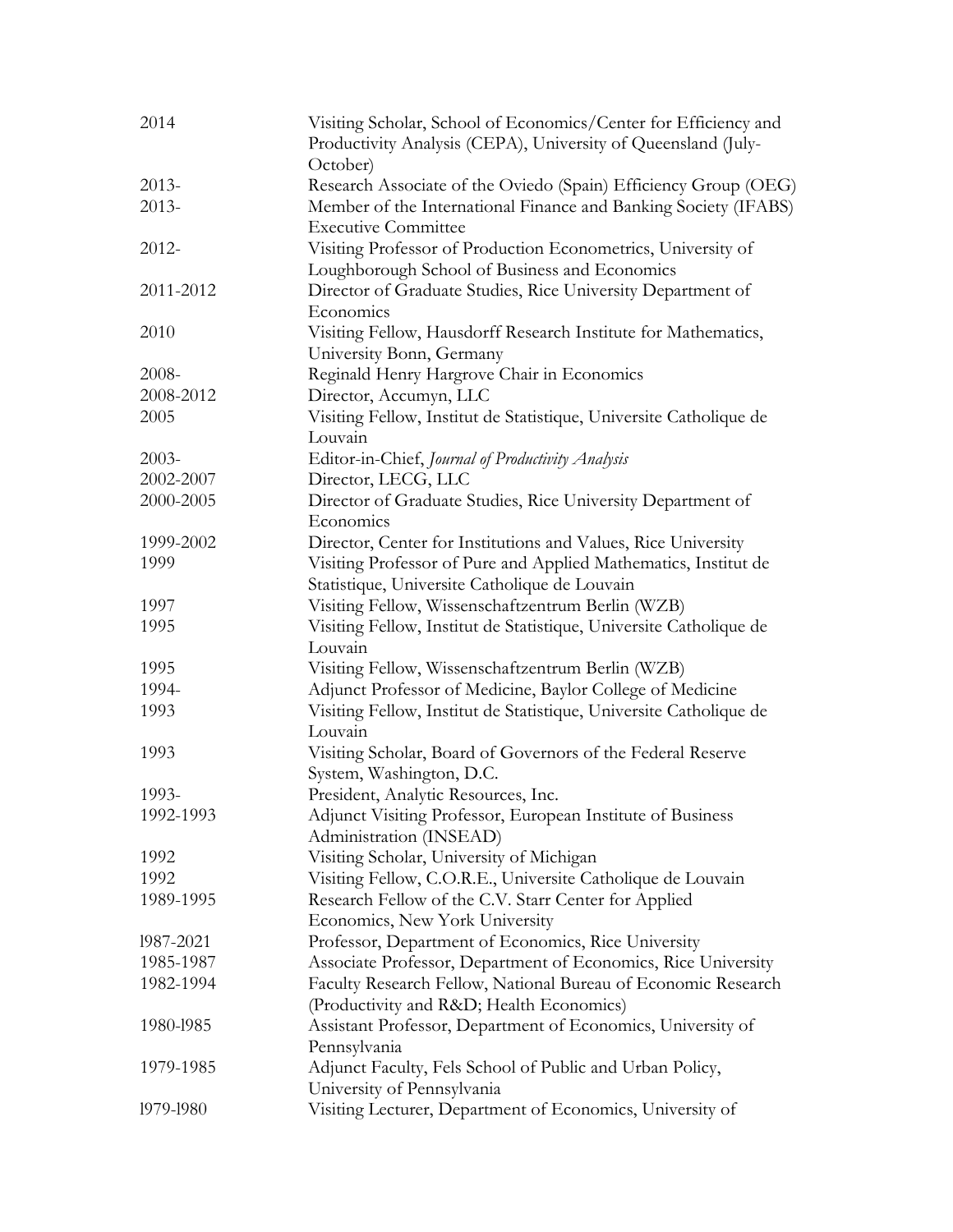| Pennsylvania                                                    |
|-----------------------------------------------------------------|
| Visiting Assistant Professor, Department of Economics,          |
| University of North Carolina, Chapel Hill                       |
| Assistant Professor, Department of Economics, George Washington |
| University                                                      |
| Consultant, Research Triangle Park, Durham, North Carolina      |
| Research Assistant and Teaching Assistant, Department of        |
| Economics, University of North Carolina, Chapel Hill            |
| Grader, Teaching Assistant, Department of Economics,            |
| Georgia Institute of Technology                                 |
| Co-op Student-Martin Marietta Corporation, Quality              |
| Control/Antiballistic Missile System Section                    |
|                                                                 |

### RICE UNIVERSITY/PROFESSIONAL SERVICE AND AWARDS

Search Committee for the Rice University Dean of Social Sciences, 1987; University Research Computing Planning Committee, 1990; Economics Department Graduate Placement Officer, 1985-; Baker College Faculty Associate, 1995-; Fellow of the *Handbook in Economics*, North-Holland, 1996; Winner of the Rice University Graduate Student Association Mentoring Award, 1998; Nobel Prize for Economic Sciences Nominating Committee 1999-2002; Chair of the Rice University Athletic Committee, 1999-2005; Rice University Environmental Steering Committee, 1999-2002; Winner of the Rice University Outstanding Faculty Associate of Baker College, 2002; Member of the Provost's Graduate Fellowship Committee 2002-2012; *Who's Who in Economics', 4th edition*, by Blaug and Vane, Edward Elgar (2003). *Journal of Econometrics* All Star Papers for 1989-1999 (**"**Production Frontiers With Cross-Sectional And Time-Series Variation In Efficiency Levels," with C. Cornwell, and P. Schmidt); *Marquis Who's Who in America; Academic Keys Who's Who in Social Sciences Higher Education; Marquis Who's Who in the World*; Fellow of the *Journal of Econometrics;*  Rice University Committee on Examinations and Standings 2004-2005; Rice University Committee on Tenure and Promotions 2005-2006; Treasurer (elected position by the membership of the ASA) of the Business and Economics Section of the American Statistical Association, 2007-2008; top 100 econometricians in the world ranked by the number of all econometric articles, 1989-2005 in *WORLDWIDE ECONOMETRICS RANKINGS: 1989- 2005* (Badi H. Baltagi, *Econometric Theory*, 2008); Winner of the Rice University Outstanding Faculty Associate of Baker College, 2008; Rice University Athletic Committee 2008-; Faculty Senator for the School of Social Sciences 2009-; Executive Committee of the Faculty Senate 2010-; Faculty Senate liaison to the Rice University Athletic Committee, 2010-2012; Nobel Prize for Economic Sciences Nominating Committee 2010-; Director of Graduate Studies-Department of Economics 2011-2012; Outstanding Faculty Associate of Baker College, 2014; Rice University Athletics Committee 2014-; Rice University Committee on Undergraduate Curriculum (CUC) 2014-2017; School of Social Sciences Faculty Advisory Committee 2014- ; Rice University Graduate Council 2017-. Rice University Women's Athletic Advisory Board (WAAB) 2018-; Winner of the Ralph O'Connor Award for Distinction in Teaching and Research in Economics, Rice University, 2019; Center for Computational Finance and Economic Systems (CoFES) Eubank Computational Statistics Award, 2021.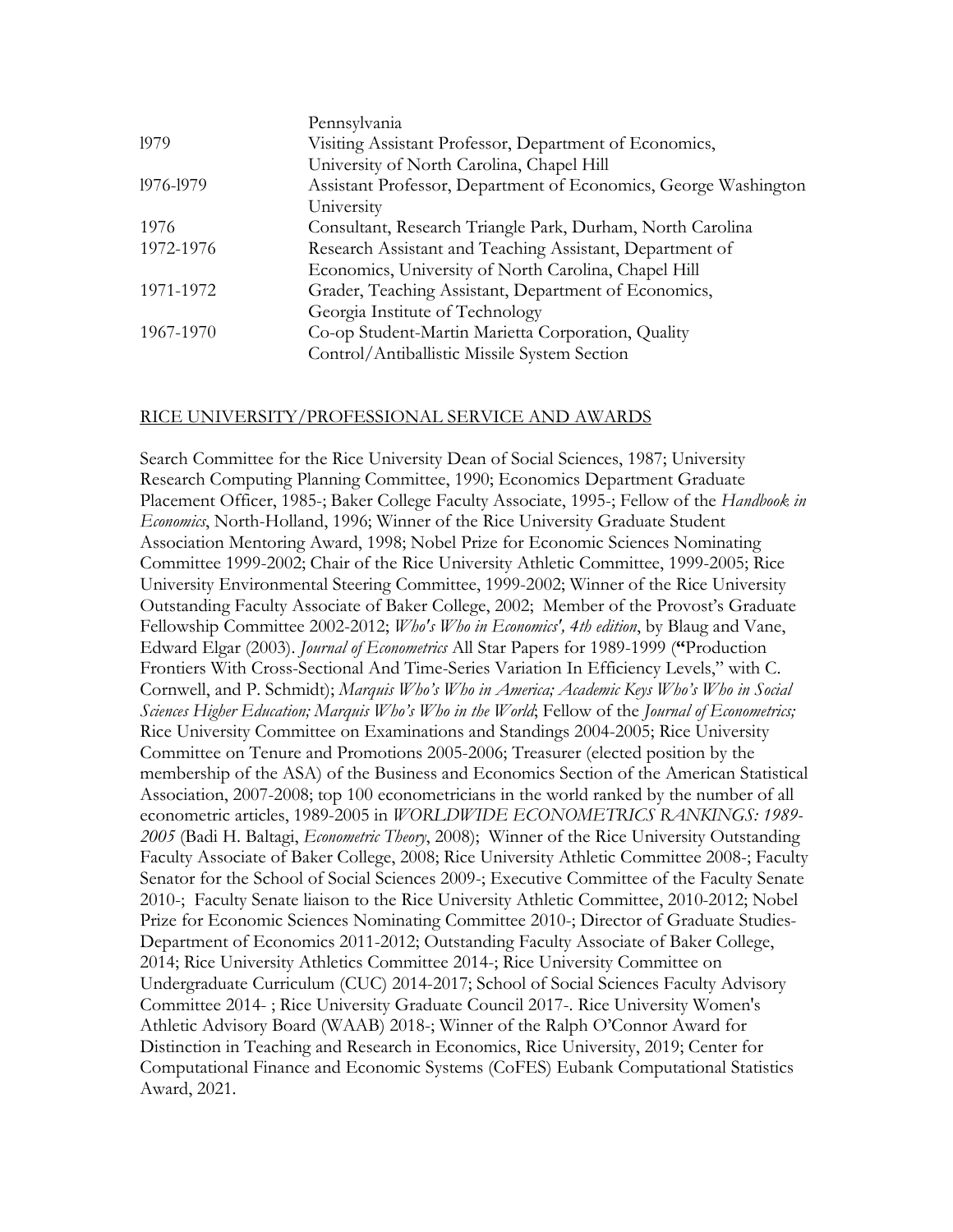## EDITORIAL EXPERIENCE: Advisory board

## EDITOR-IN-CHIEF:

*Journal of Productivity Analysis*, 2002-2012.

## ASSOCIATE EDITOR/EDITORIAL BOARD MEMBER:

*Journal of Applied Econometrics*, 1988-1992.

*Journal of Productivity Analysis*, 1988-2002.

*Communications in Statistics, Theory and Methods*, Marcel Dekker, 1995-2007.

*Southern Economic Journal*, 1996-1999.

*Journal of Business and Economic Statistics*, 1998-2007.

*Journal of Econometrics*, 2000-2019

*Empirical Economics*, 2000-2019

*Journal of Chinese Economic and Business Studies,* 2014-

### REFEREE

I serve as a referee for a large number of professional journals and publishers.

#### CURRENT RESEARCH:

Applied Econometrics; Productivity; Empirical Industrial Organization; Panel Data Econometrics.

#### TEACHING EXPERIENCE:

Advanced Econometric Theory; Advanced Topics in Micro-Econometrics; Applied Econometrics for Energy Markets; Honors Program in Economics; Econometrics of Production; Advanced Mathematical Statistics; Undergraduate Statistics, Econometrics, Micro and Macroeconomics; Managerial Economics.

## RESEARCH GRANTS AND CONTRACTS:

Investigator, National Science Foundation Grant DAR 78-09873, "The Effects of Government Regulation on Consumer Credit Markets," with J. Barth, J. Cordes, S. Neftci, and A. Yezer, l978.

Investigator, National Science Foundation Grant SES 99-267l7, "Estimating Technical and Allocative Inefficiency Relative to Stochastic Transformation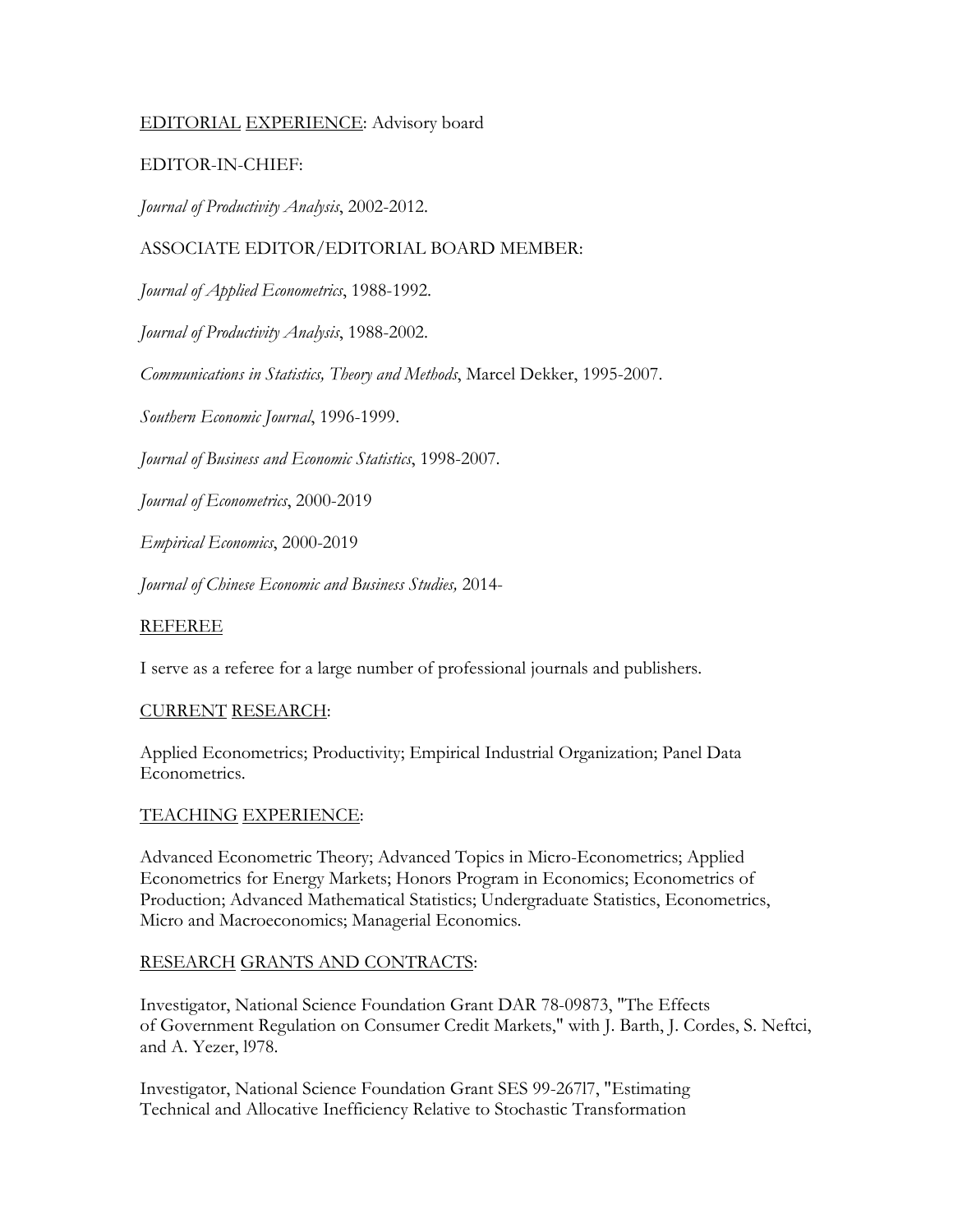and Profit Frontiers," with C.A.K. Lovell and P. Schmidt, l980.

Principal Investigator, National Science Foundation Grant DAR 80-l2982, "Estimation of Specific Factor Productivity and Efficiency for the U.S. Airlines: l968-l979," l980.

Research Associate, National Bureau of Economic Research Grant No. 2630, "Socioeconomic Aspects of Mortality," with P. Taubman, l982.

Co-Principal Investigator, National Science Foundation Grant SES 84-09047, "Specification and Estimation of Multiproduct Technologies: An Application to Indian Agriculture," with J.R. Behrman, C.A.K. Lovell, and R.A. Pollak, l984.

Investigator, National Institutes of Health Grant 1-RO1-AG-05384-01, "Medicare and Shifts in Survivor Functions for the Aged," with J. Behrman and P. Taubman, l986.

Investigator, Veterans Administration Health Services Research and Development Field Program, with N. Wray, C. Ashton, et al., 1990.

Consultant, Logistics Management Institute and National Aeronautics and Space Administration Contract # NAS2-14361, "System Analysis Capability (ASAC) Air Carrier Investment Model," with D. Good, 1993-1997.

Investigator, Center for International Political Economy and the James A. Baker III Institute for Public Policy, "Dynamic Modeling of Optimal Production Decisions In the Middle East," with P. Hartley, 1996.

Investigator, Center for International Political Economy and the James A. Baker III Institute for Public Policy, "Dynamic Modeling of Optimal Production Decisions and Demand Conditions in Central Asia and the Caucasus," 1997.

Investigator, Center for International Political Economy and the James A. Baker III Institute for Public Policy, "Accounting for Environmental Factors in the Development Process: Implications for Chinese Growth and Composition of Energy Needs in the 21<sup>st</sup> Century, 1998.

Investigator, Center for International Political Economy and the James A. Baker III Institute for Public Policy, "Uncertainty and the Role of Seismic Calamities in Japanese Nuclear Power Production," 1999.

Senior Research Coordinator, Development Economic Policy Reform Analysis Project, USAID/Egyptian Ministry of Economy, Contract No. 263-0233-C-00-96-00001-00.

Investigator, U. S. Department of Labor, Bureau of Labor Statistics, "On an Integrated Treatment of Airline Transportation Quality: Implications for Measurement of the Consumer Price Index," 1999.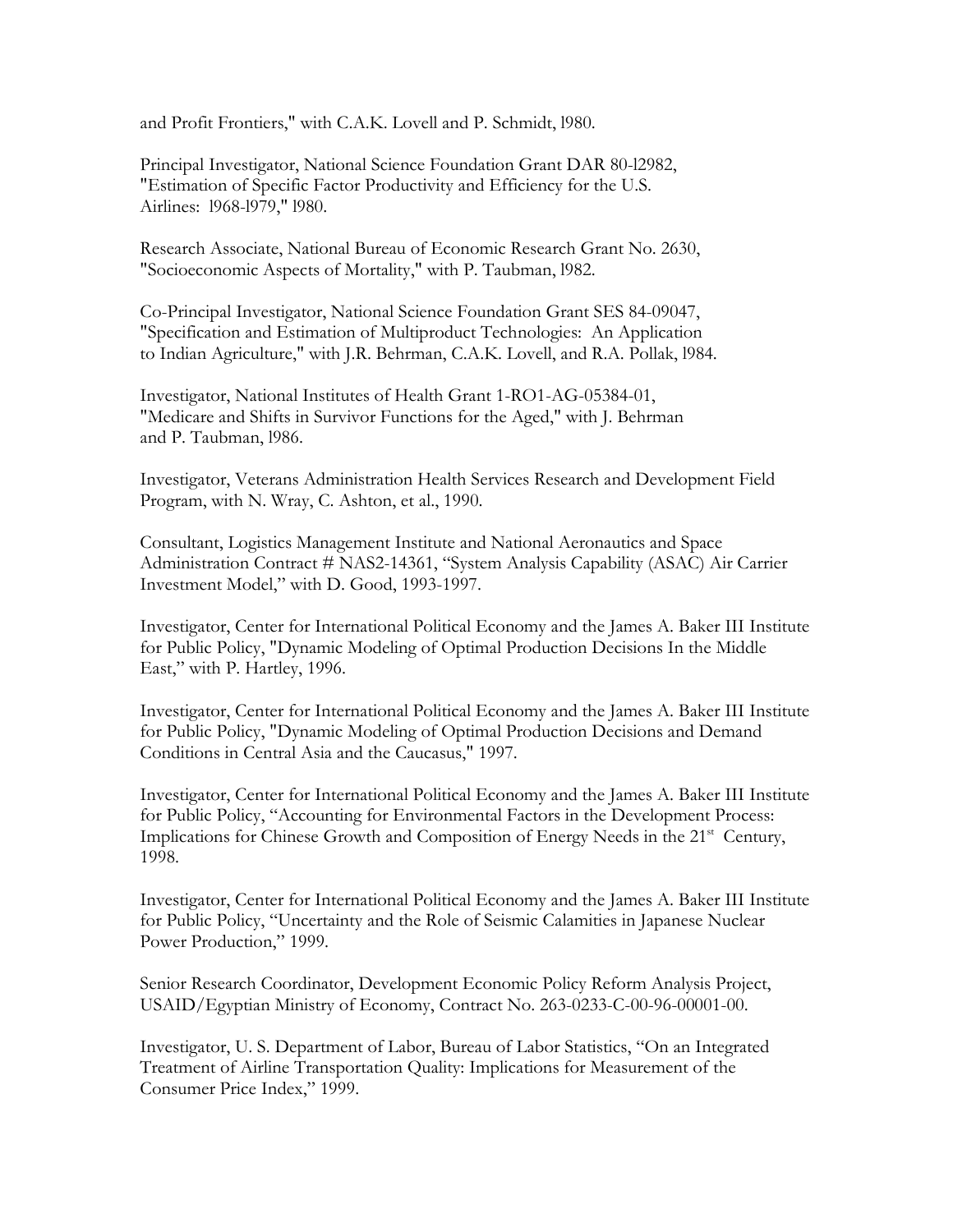Investigator, James A. Baker III Institute for Public Policy, "Convergence, Regulatory Distortions, Deregulatory Dynamics and The Recent Growth Experiences of Economies in Brazil and Latin America: Hope for the Future?," 2001.

Investigator, James A. Baker III Institute for Public Policy, "A Study of Productivity and Efficiency in the Mexican Energy Industry: The Case of PEMEX," 2004.

Investigator, U. S. Department of Labor, Bureau of Labor Statistics, "A Comparison of Alternative Measurements of Depreciation for Commercial Aircraft," 2004.

## CONFERENCES ORGANIZED

Texas Camp Econometrics II, February 1997, Port Royal Ocean Resort Mustang Istand, Port Aransas, TX.

Texas Camp Econometrics VI, February 2002, Port Royal Ocean Resort Mustang Island, Port Aransas, TX. [http://www.ruf.rice.edu/~tec/](http://www.ruf.rice.edu/%7Etec/)

April 22-23, 2006 Conference on "The Use of Econometrics in Informing Public Policy Makers," co-sponsored by the Baker Institute. The conference hosted 24 leading scholars and included 16 presentations of papers under consideration for a *Special Annals Issue of the Journal of Econometrics*, edited by Robin Sickles and Jennifer Williams. <http://cohesion.rice.edu/conferences/econometrics/>

Texas Camp Econometrics XI, February 2007, South Shore Harbour, Texas.

North American Productivity Workshop VI, 2010, June 2-5, Rice University. [http://economics.rice.edu/~napw2010/.](http://economics.rice.edu/%7Enapw2010/)

Conference in Honor of Peter Schmidt, June-July 2011, South Shore Harbour, Texas. [http://economics.rice.edu/Content.aspx?id=686.](http://economics.rice.edu/Content.aspx?id=686)

Texas Econometrics Camp XVI, February 2012, South Shore Harbour Conference, Texas. [http://economics.rice.edu/Content.aspx?id=899.](http://economics.rice.edu/Content.aspx?id=899)

North American Productivity Workshop VII, 2012, June 6-9, Rice University. [http://economics.rice.edu/~napw2012/.](http://economics.rice.edu/%7Enapw2012/)

European Workshop on Efficiency and Productivity Analysis XV, 12 - 15 June 2017, London, UK.<http://www.ewepa.org/>

European Workshop on Efficiency and Productivity Analysis XVI, 10 - 13 June 2019, London, UK. <http://www.ewepa.org/>

NSF/Time Series Conference, Rice University, October 15-16, 2021. [http://nber](http://nber-nsf2021.rice.edu/)[nsf2021.rice.edu/](http://nber-nsf2021.rice.edu/)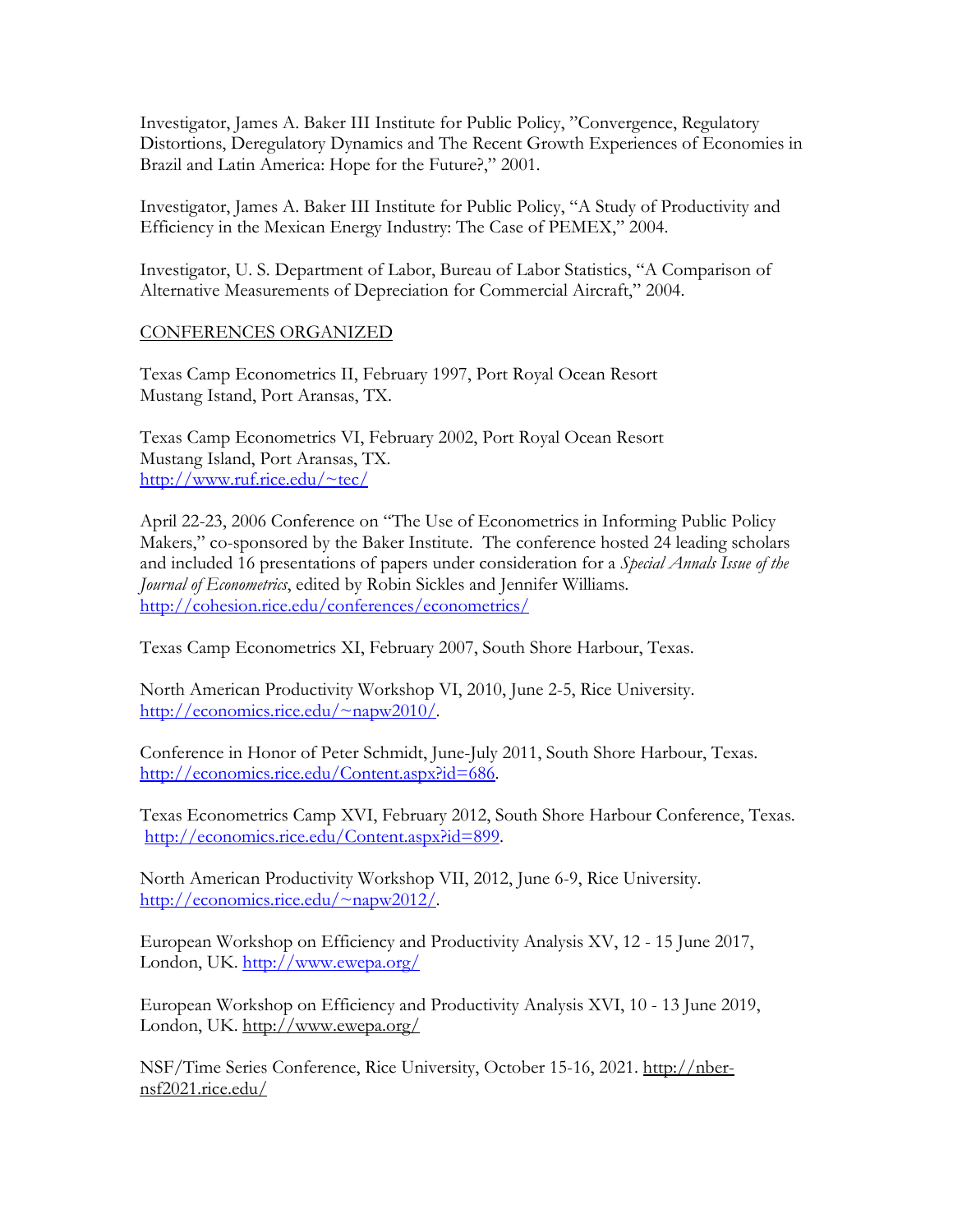African Productivity Conference, virtual, December 16-18, 2021. [https://iseapa.org/virtual\\_apw](https://iseapa.org/virtual_apw)

Productivity Conference of the Americas (PCA), April 19-21, 2023, Montevideo, Uruguay, concurrent with 6to Congreso Regional de Economía Agraria and the IAAE-Inter-Conference Symposium Meeting.

# SCIENTIFIC COMMITTEES:

International Panel Data Conference (2009-

European Workshop on Efficiency and Productivity Analysis (2002-

Asian Pacific Productivity Workshop (2002-

North American Productivity Workshop (2002-2019)

DEA Conference (2008-

The EURO Working Group on Efficiency and Productivity Analysis (EWG-EPA) (2010-

International Association of Applied Econometrics (2016)

North American Productivity Workshop (2021)

African Productivity Conference (2022-

Productivity Conference of the Americas (2023-

## REFEREED JOURNAL PUBLICATIONS:

- 1. "On the Efficiency of the Almon Lag Technique," with P. Schmidt, *International Economic Review* 16, l975, 792-795.
- 2. "Some Further Evidence on the Use of the Chow Test Under Heteroskedasticity," with P. Schmidt, *Econometrica* 46, l977, l293-l298.
- 3. "Simultaneous Equations Models With Truncated Dependent Variables: A Simultaneous Tobit Model," with P. Schmidt, *Journal of Economics and Business* 30, l978, 11-21.
- 4. "An Application of the Simultaneous Tobit Model: A Study of the Determinants of Criminal Recidivism," with P. Schmidt and A. Witte, *Journal of Economics and Business* 31, l979, l66-l7l.
- 5. "A Random Coefficient Probit Model With an Application to a Study of Migration," with J. Akin and D.K. Guilkey, *Journal of Econometrics* 11, l979, 233-246.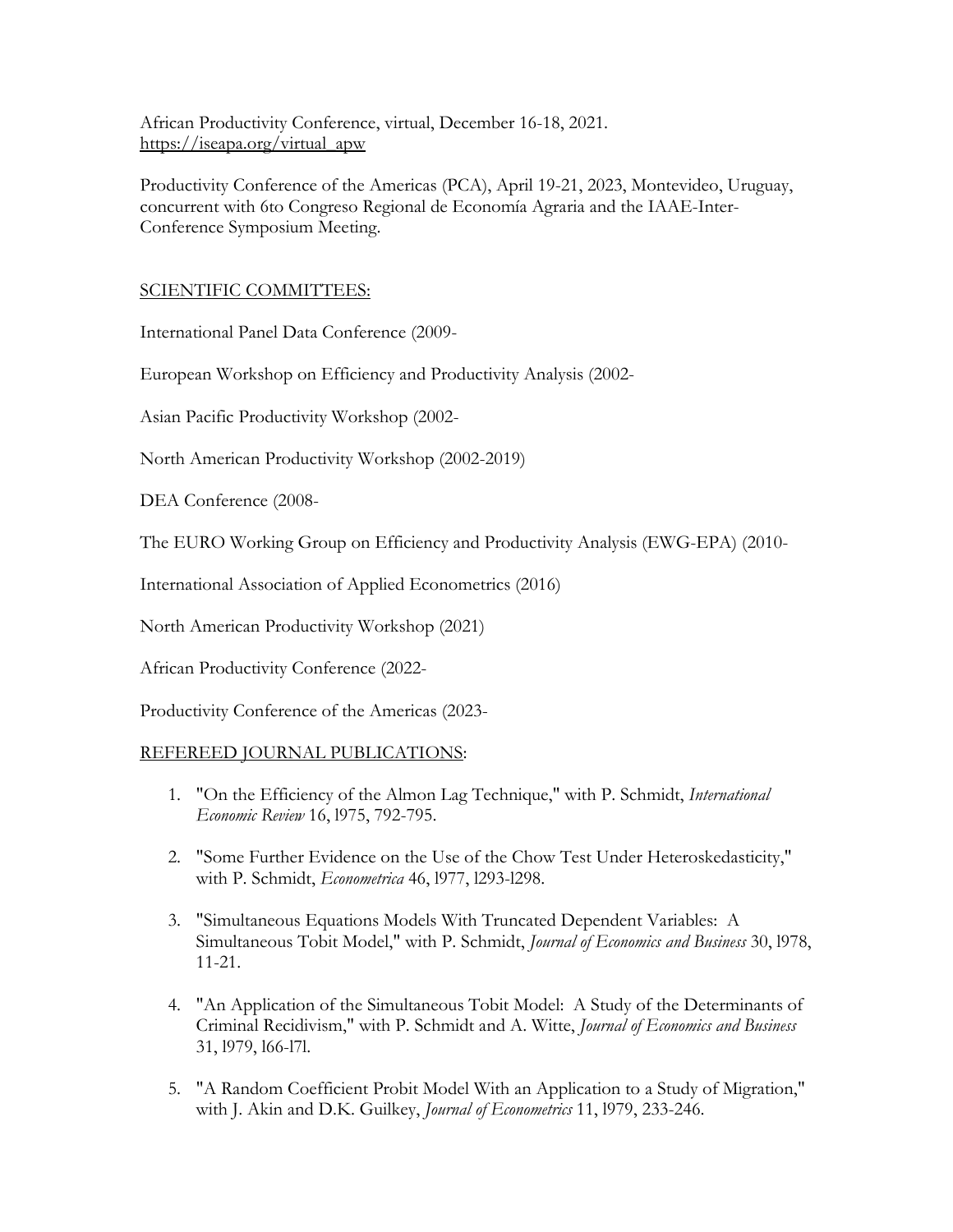- 6. "Assessing the Impact of Varying Economic Conditions on Federal Reserve Behavior," with J. Barth and P. Wiest, *Journal of Macroeconomics* 4, l982, 47-70.
- 7. "Testing Efficiency Hypotheses in Joint Production: A Parametric Approach," with C.A.K. Lovell, *Review of Economics and Statistics* 65, l983, 5l-58.
- 8. "A Comparison of the Performance of Three Flexible Functional Forms," with D.K. Guilkey and C.A.K. Lovell, *International Economic Review* 24, l983, 59l-6l6.
- 9. "The Impact of Minimum Wages on the Distributions of Earnings for Major Race-Sex Groups: A Dynamic Analysis," with J. Behrman and P. Taubman, *American Economic Review* 73, l983, 766-778.
- 10. "Production and Final Demand Price Determination Within a Singular Equation System of Relative Prices," with S. Thurman, *Journal of Policy Modeling* 5, l983, l25-l48.
- 11. "Production Frontiers and Panel Data," with P. Schmidt, *Journal of Business and Economic Statistics* 2, l984, 367-374.
- 12. "The CES-translog: Specification and Estimation of a New Cost Function," with R. Pollak and T. Wales, *Review of Economics and Statistics* 67, l984, 602-607.
- 13. "A Nonlinear Multivariate Error Components Analysis of Technology and Specific Factor Productivity Growth with an Application to the U.S. Airlines," *Journal of Econometrics* 27, l985, 61-78.
- 14. "An Analysis of Youth Crime and Employment Patterns," with D. Good and M. Pirog-Good," *Journal of Quantitative Criminology* 2, l986, 219-235.
- 15. "An Analysis of the Health and Retirement Status of the Elderly," with P. Taubman, *Econometrica* 54, l986, 1339-1356.
- 16. "Allocative Distortions and the Regulatory Transition of the U.S. Airline Industry," with D. Good and R. Johnson, *Journal of Econometrics* 33, l986, 143-163.
- 17. "Union Wage, Hours and Earnings Differentials in the Construction Industry," with J. Perloff, *Journal of Labor Economics* 5, l987, l74-210.
- 18. "The Effect of Unionization on Labor Productivity: Some Additional Evidence," with C.A.K. Lovell and R. Warren, *Journal of Labor Research*, 9, l988, 55-63.
- 19. "Finite Sample Properties of Stochastic Frontier Models Using Panel Data," with Byeong-Ho Gong, *Journal of Productivity Analysis* 1, l989, 229-261.
- 20. "Survivor Functions with Covariates: Sensitivity to Sample Length, Functional Form and Unobserved Frailty," with J. Behrman and P. Taubman, *Demography*, 27, 1990, 267-284.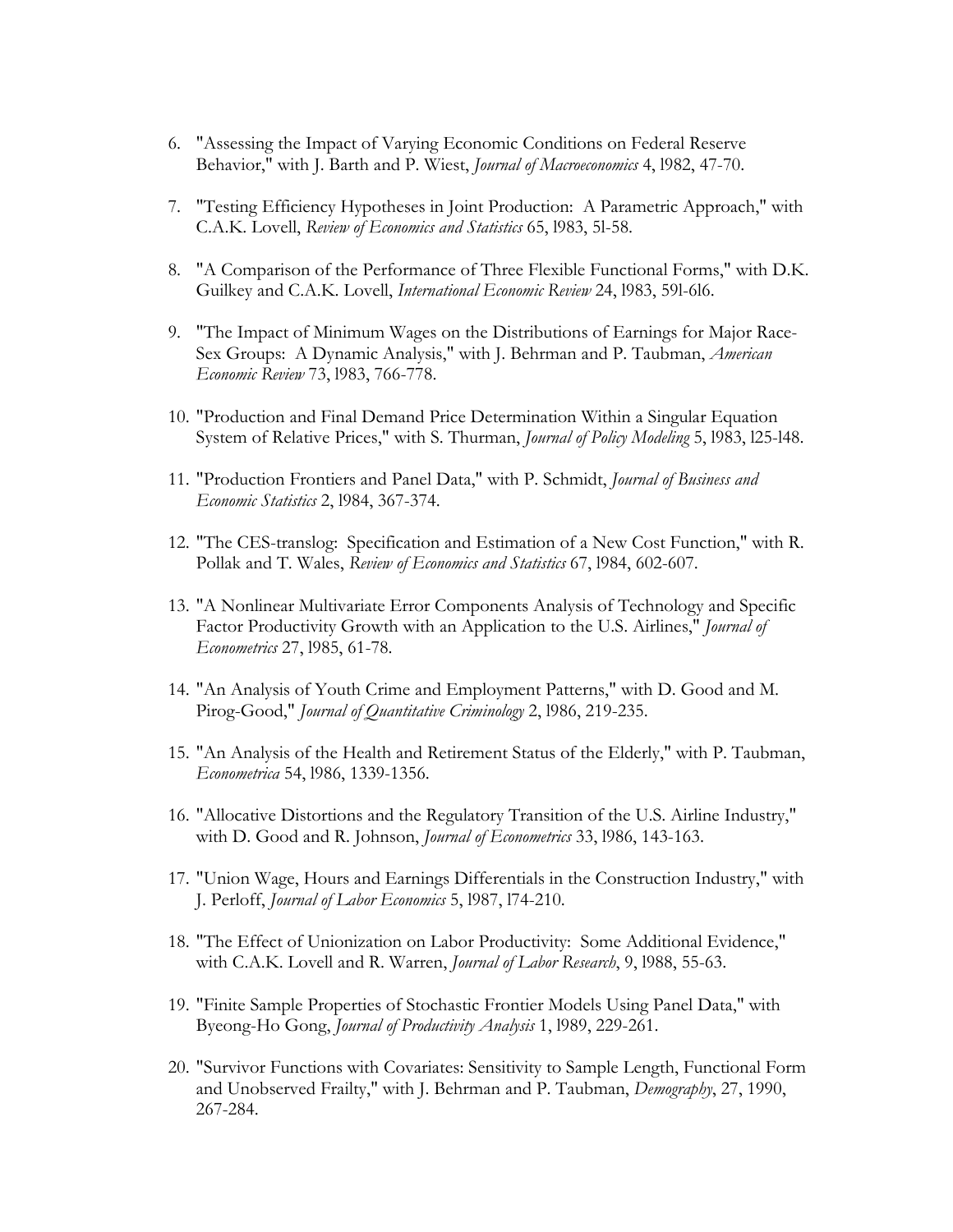- 21. "Production Frontiers with Cross-Sectional and Time Series Variation in Efficiency Levels," with C. Cornwell and P. Schmidt, *Journal of Econometrics* 46, 1990, 185-200.
- 22. "XploR-ing the World of Nonparametric Analysis," with Pin Ng, *Journal of Applied Econometrics, Software Reviews*, 5, 1990.
- 23. "A Profile of Illegal Drug Users," with Paul Taubman, *American Economic Review* 81, 1991, 248-251.
- 24. "A Comparison Between Stochastic Frontier and Data Envelopment Methods Using Panel Data," with Byeong-Ho Gong, *Journal of Econometrics* 51, 1992, 259-284.
- 25. "Black-White Differentials in Mortality: Results from the Retirement History Survey," with J. Behrman, P. Taubman, and A. Yazbeck, *Journal of Econometrics* 50, 1992, 183-204.
- 26. "The CET-CES-Generalized Leontief Profit Function: An Application to Indian Agriculture," with J. Behrman, C.A.K. Lovell and R.A. Pollak, *Oxford Economic Papers* 44, 1992. 341-354.
- 27. "Technical Inefficiency and Productive Decline in the U.S. Interstate Natural Gas Pipeline Industry Under the U.S. Interstate Natural Gas Policy Act," with M. Streitwieser, *Journal of Productivity Analysis*, special issue edited by A. Lewin and C.A.K. Lovell, 3, 1992, 115-130.
- *28.* "Efficiency and Productivity Growth Comparisons of European and U.S. Air Carriers: A First Look at the Data," with D. Good, M.I. Nadiri, and Lars-Hendrik Roller, *Journal of Productivity Analysis* 4, special issue edited by J. Mairesse and Z. Griliches, 1993, 115-125.
- 29. "U.S. Airline Deregulation: Implications for European Transport," with David H. Good and Lars-Hendrik Roller, *Economic Journal* 103, 1993, 1028-1041.
- 30. "Changes in VA Hospital Use Since 1980: Unanswered Question," with C. Ashton, T. Weiss, N. Petersen, N. Wray, and T. Menke, *Medical Care* 32, 1994, 447-458.
- 31. "Product Diversification, Economies of Scope, and Attitudes Toward Risk In Agricultural Production," with M. Ballivian, *Journal of Productivity Analysis* 5, 1994, 271-286.
- 32. "Estimation of the Duration Model by Nonparametric Maximum Likelihood, Maximum Penalized Likelihood and Probability Simulators," with K. Huh, *Review of Economics and Statistics* 75, 1994, 683-694.
- 33. "Airline Efficiency Differences Between Europe and the U.S.: Implications for the Pace of E.C. Integration and Domestic Regulation," with David H. Good and Lars-Hendrik Roller, *European Journal of Operational Research* 80, 1995, 508-518.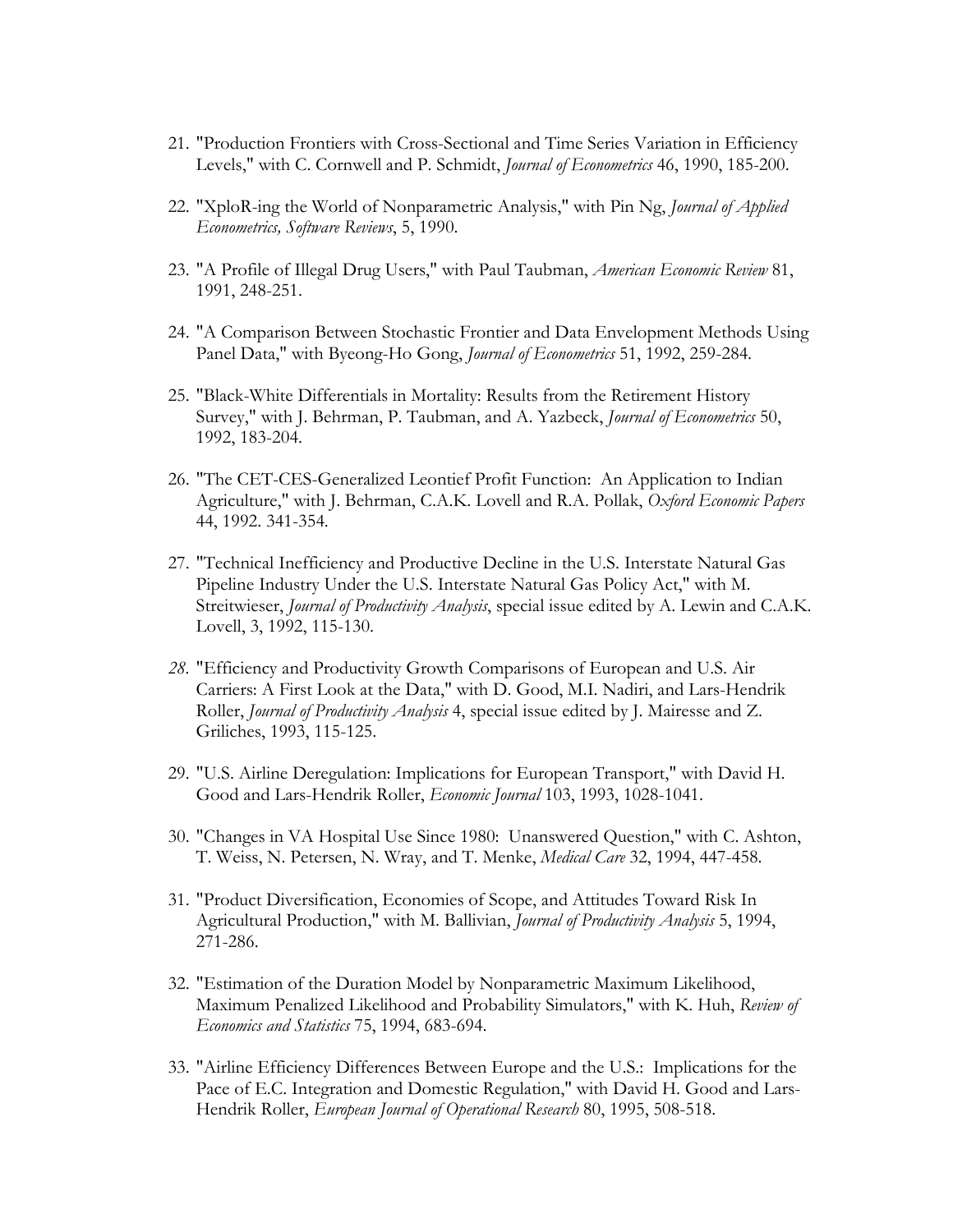- 34. "Competition and Efficiency in the European Airline Industry: 1976-1990," with P. Captain, *Managerial and Decision Economics*, 18, 1997, 209-225.
- 35. "The Relationship Between Stock Market Returns and Technical Efficiency Innovations: Evidence from the US Airline Industry," with Ila M. Semenick Alam, *Journal of Productivity Analysis*, 9, 1998, 35-51.
- 36. "Stochastic Panel Frontiers: A Semiparametric Approach," with Byeong Park and Leopold Simar, *Journal of Econometrics*, 84, 273-301, 1998.
- 37. "Maximum Penalized Likelihood Estimation of Mixed Proportional Hazard Models," with K. Huh and A. K. Postert, *Communications in Statistics: Theory and Methods*, 27, 1998, 2143-2164.
- 38. "On the Dynamics of Demand for Leisure and Production of Health: Evidence from the Retirement History Survey," with Abdo S. Yazbeck, *Journal of Business and Economic Statistics*, 1998, 16, 187-197.
- 39. "The Structure of Technology, Substitution and Productivity in the Interstate Natural Gas Transmission Industry Under the Natural Gas Policy Act of l978," with M. Streitwieser, *Journal of Applied Econometrics*, 13, l998, 377-395.
- 40. "Semiparametric Approaches to Stochastic Panel Frontiers with Applications to the Banking Industry," with Robert M. Adams and Alan Berger, *Journal of Business and Economic Statistics*, 17, 1999, 349-358.
- 41. "Technology Adoption and Efficiency," with P. Hultberg, and M. Ishaq Nadiri, *Annales d'Economie et de Statistique, Special Issue on the Econometrics of Panel Data*, 55-56, 1999, 449-474.
- 42. "A Time Series Analysis of Deregulatory Dynamics and Technical Efficiency: The Case of the U. S. Airline Industry," with Ila M. Semenick Alam, *International Economic Review*, 41, 2000, 203-218.
- 43. "Capacity and Product Market Competition: Measuring Market Power in a 'Puppy-Dog' Industry," with Lars-Hendrik Röller, *International Journal of Industrial Organization*, 18, 2000, 845-865.
- 44. "Estimation of Long-Run Inefficiency Levels: a Dynamic Frontier Approach, with S. Ahn and D. Good, *Econometric Reviews*, 19, 2000, 461-492.
- 45. "Time Series Analysis of Strategic Pricing Behavior in the US Airline Industry," with I. Semenick Alam and L. Ross, *Journal of Productivity Analysis*, 16, 2001, 49-62.
- 46. "Municipal Water Demand Estimation: Evaluation of the Stone-Geary Form Using Panel Data," with S. Gaudin Hultberg and R. Griffin, *Land Economics*, 77, 2001, 399- 422.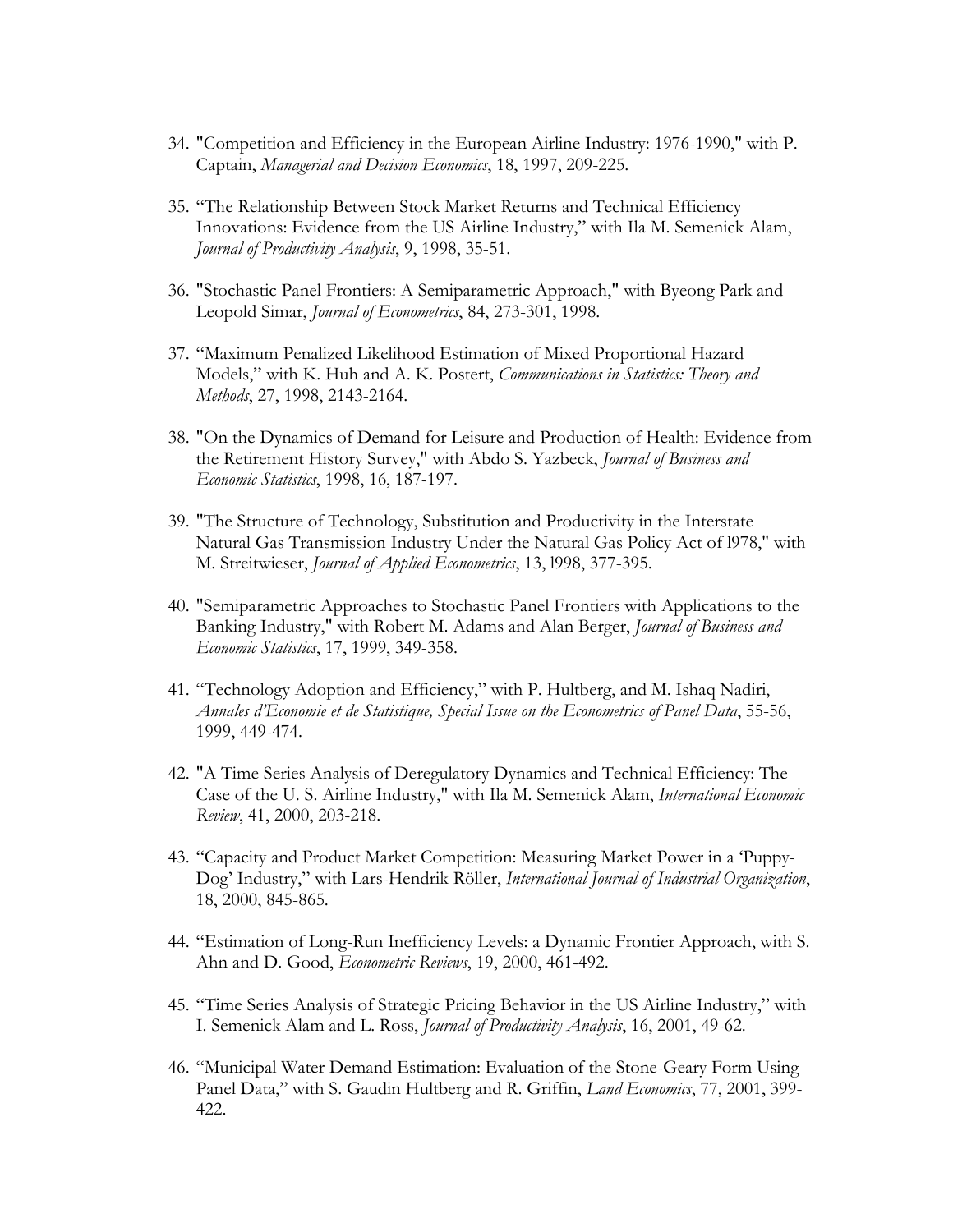- 47. "A Model of Optimal Dynamic Extraction from a Large Middle Eastern Field," with P. Hartley, *Journal of Productivity Analysis*, 2001, 15, 59-71.
- 48. "An Analysis of the Crime as Work Model: Evidence from the 1958 Philadelphia Birth Cohort Study," with J. Williams, *Journal of Human Resources*, 37 (2002): 479-509.
- 49. "Specification of Distance Functions Using Semi-and Nonparametric Methods With An Application to the Dynamic Performance of Eastern and Western European Air Carriers," with L. Getachew and D. Good, *Journal of Productivity Analysis, Special Issue in Honor of W. W. Cooper,* (2002): 133-155.
- 50. "Semiparametric Efficient Estimation of Panel Models with AR(1) Errors," with B. Park, and L. Simar, *Journal of Econometrics*, 117, 2003, 279-309.
- 51. "Semi-and Nonparametric Measurement of Productivity in Federal Reserve Payment Processing," with R. Adams and P. Bauer, *Journal of Money, Credit, and Banking*, 36, 943-958, 2004.
- 52. "Heterogeneous Rates of Catch-Up in Manufacturing Industries," with M. I. Nadiri and P. Hultberg, *Empirical Economics*, 29, 753-768, 2004.
- 53. "The Role of Environmental Factors in Growth Accounting," with B. Jeon, *Journal of Applied Econometrics*, 19, 567-591, 2004.
- 54. "Panel Estimators and the Identification of Firm-Specific Efficiency Levels in Semi-Parametric and Non-Parametric Settings," *Journal of Econometrics*, 126, 305-324, 2005.
- 55. "Semiparametric Efficient Estimation of Dynamic Panel Data Models," with B. Park and L. Simar, *Journal of Econometrics*, 136, 281-301, 2007.
- 56. "Allocative Distortions and Technical Efficiency Change in Egypt's Private Sector Manufacturing Industries: 1987-1996," with Lullit Getachew, *Journal of Applied Econometrics*, 22, 703-728, 2007.
- 57. "Productivity ? of U . S. Airlines After Deregulation," with S. Grosskopf and R. Fare, the *Journal of Transport Economics and Policy*, 41, 93-112, 2007.
- 58. "Semi-parametric Efficient Distribution Free Estimation of Panel Models," with Robert Adams, *Communications in Statistics: Theory and Methods*, 36, 2425–2442, 2007.
- 59. "A Dynamic Model of Airline Competition," with Ying Fang, *Review of Network Economics*, 6, 355-371, 2007.
- 60. "Turning from crime: A dynamic perspective," with J. Williams, *Journal of Econometrics*, 145,158-173, 2008.
- 61. "A Hedonic Price Index for Airline Travel," with D. Good and J. Weiher, *Review of*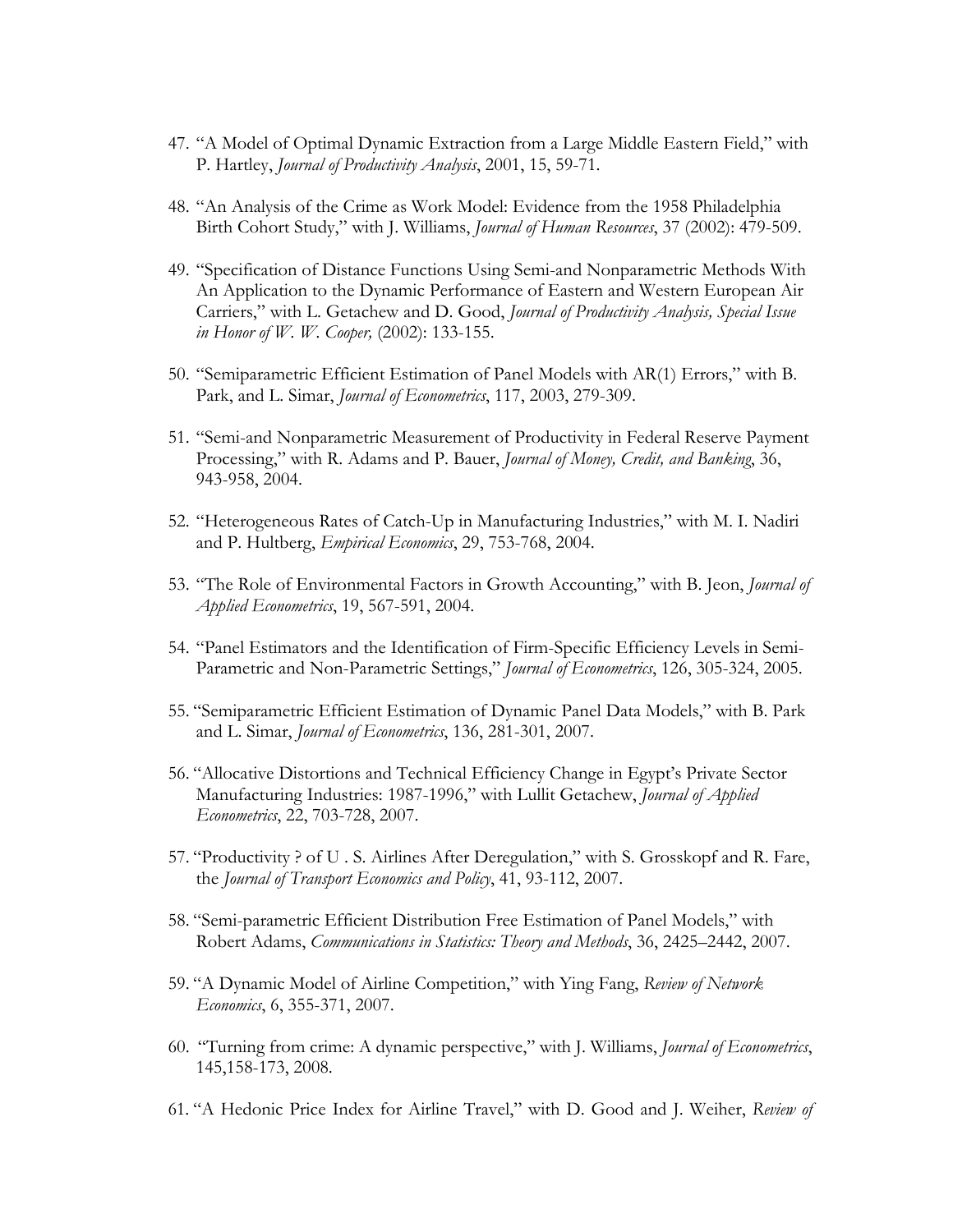*Income and Wealth*, 54, 438-465, 2008.

- 62. "Introduction to the Special Issue of the Journal of Econometrics on The Use of Econometrics to Inform Public Policy Makers," with Jenny Williams, *Journal of Econometrics*, 145, 1-3, 2008.
- 63. "Optimal Dynamic Production Policy: The Case of a Large Oil Field in Saudi Arabia," with W. Gao and P. Hartley, *Empirical Economics*, 37, 153–184, 2009.
- 64. "An Analysis of Strategic Behavior and Consumer Surplus in eBay Auctions," with K. Hasker and R. Gonzalez, Special Issue on the Econometric Analysis of Panel Data (edited by Jan Kiviet), *Singapore Economic Review*, 54, 441-472, 2009.
- 65. "Krugman and Young Revisited: A Survey of Sources of Productivity Growth in a World with Less Constraints," with Burcu Cigerli, *Seoul Journal of Economics*, 22, 29-54, 2009.
- 66."eBay in the Economic Literature: Analysis of an Auction Marketplace," with Kevin Hasker, *Review of Industrial Organization*, 37, August, 3-42, 2010.
- 67. "In memoriam: John W. Kendrick," with C. A. K. Lovell, *Journal of Productivity Analysis*, 34, 1-2, 2010.
- 68. "Knowledge and Geographical Spillovers in Wartime Shipbuilding," with David Blazek, *Economic Modeling*, in honor of P.A.V.B. Swamy, L. R. Klein, G. S. Tavlas, and A. Zellner (eds.), Vol. 27, November, 1484-1497, 2010.
- 69. "A Multi-product Cost Function for Physician Private Practices," with Tim Gunning, *Journal of Productivity Analysis*, 35, 19-38, 2011.
- 70. "A New Panel Data Treatment for Heterogeneity in Time Trends," with A. Kneip and W.H. Song, *Econometric Theory*, 28, 590-628, 2012.
- 71. "Health, Mental Health and Labor Productivity: The Role of Self-Reporting Bias," with Justin Leroux and John Rizzo, *Empirical Economics*, 43, 525-536, 2012.
- 72. "Estimation of Market Power in the Presence of Firm Level Inefficiencies," with Levent Kutlu, *Journal of Econometrics*, 168, 141-155, 2012.
- 73. "Introduction to the Special Annals Issue of the Journal of Econometrics: The Econometrics of Auctions and Games," with Subal Kumbhakar, *Journal of Econometrics*, 168, 1-3, 2012.
- 74. "Competition and Market Power in Physician Private Practices," with Timothy Gunning, *Empirical Economics*, 44, 1005-1029, 2013.
- 75. "How Efficiently Do U.S. Cities Manage Roadway Congestion?," with Anthony J. Glass and Karligash Kenjegalieva and Sickles. R. C., Special Issue of the Journal of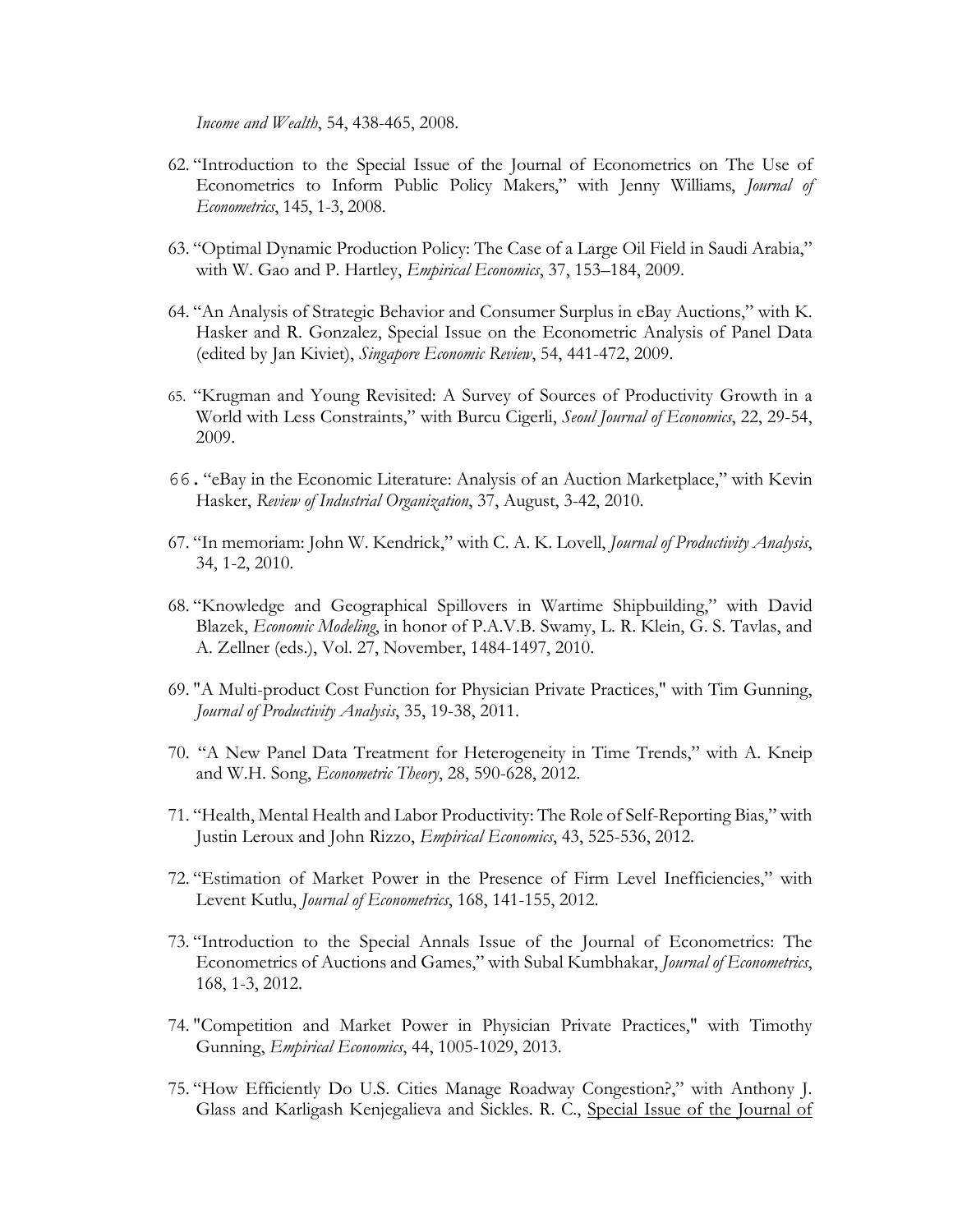Productivity Analysis in Honor of C. A. K. Lovell, Jesús T. Pastor Ciurana (Guest Editor), Luis Orea and Dr. Juan Aparicio (Guest Associate Editors), *Journal of Productivity Analysis*, 40, 407-428, 2013.

- 76. "Estimating Efficiency Spillovers with State Level Evidence for Manufacturing in the U.S.," with Anthony Glass and Karligash Glass, *Economics Letters*, 123, 154-159, 2014.
- 77. "Panel Data and Productivity Measurement: An Analysis of Asian Productivity Trends," with Jiaqi Hao and Chenjun Shang, *Journal of Chinese Economic and Business Studies*, 12:3, 211-231, 2014.
- 78. "Semi-nonparametric Spline Modifications to the Cornwell-Schmidt-Sickles Estimator: An Analysis of U. S. Banking Productivity" with P. Almanidis and G. Karagiannis, *Empirical Economics*, 48, 169–191, 2015.
- 79. "The effects of efficiency and TFP growth on pollution in Europe: a multistage spatial analysis," with Morakinyo Adetutu, Anthony J. Glass, Karligash Kenjegalieva, *Journal of Productivity Analysis*, 43:307–326, 2015.
- 80. "How Regulatory Capital Requirement Affects Banks' Productivity: An Application on Emerging Economies Banks," with Meryem Duygun, Mohamed Shaban, and Thomas Weyman-Jones, *Journal of Productivity Analysis* 44, 237-248, 2015.
- 81. "Spatial Autoregressive and Spatial Durbin Stochastic Frontier Models for Panel Data," with Anthony Glass and Karligash Kenjegalieva, *Journal of Econometrics* 190, 289-300, 2016.
- 82. "Returns to Scale and Curvature in the Presence of Spillovers: Evidence from European Countries," with Anthony Glass and Karligash Glass, *Oxford Economic Papers* 68, 2016, 40-63.
- 83. "Measuring Efficiency: A Kalman Filter Approach," with M. Fethi and L. Kutlu, *Journal of Productivity Analysis*, 46, 155-167, 2016.
- 84. "ICT Capital, Output Growth and Productivity: An Analysis on Turkish Manufacturing Industry," with Yılmaz Kılıçaslan, Aliye Atay Kayış, and Yeşim Üçdoğruk, *Journal of Productivity Analysis,* 47:3, 277-289, 2017.
- 85. "Measuring Market Power When Firms Price Discriminate," with Levent Kutlu, *Empirical Economics*, Special Issue in Honor of Kajal Lahiri: Forecasting, use of survey data on expectations, and panel data applications, Badi Baltagi (ed.), Volume 53, Issue 1, 287-305, 2017.
- 86. "Bayesian Treatments to Stochastic Panel Data Models with an Application to Models of Productivity," with Junrong Liu and E. G. Tsionas, Special Issue of *Econometrics* on Recent Developments in Panel Data Methods), In Choi and Ryo Okui (Guest-Editors), 5:3, 1-21, 2017.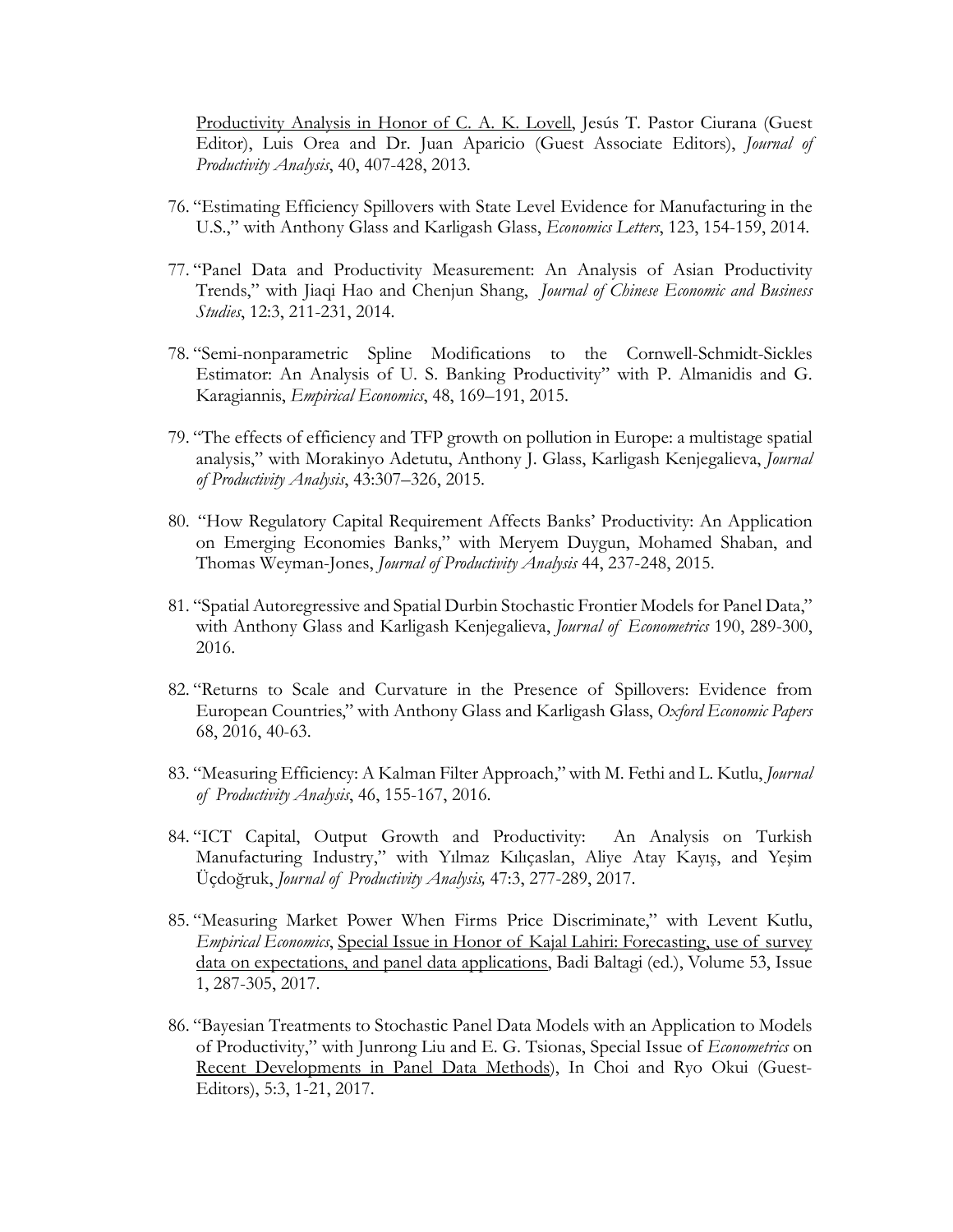- 87. "World Productivity Growth: A Model Averaging Approach," with Meryem Duygun, Jiaqi Hao, Anders Isaksson, Special Issue of the *Pacific Economic Review* on Economic Growth, Productivity and Efficiency, Cliff Huang and Tsu-tan Fu (Guest-Editors), 22: 4, 587–619, 2017.
- 88. "Peter Schmidt: Econometrician and Consummate Professional," with Esfandiar Maasoumi, *Econometric Reviews*, 36:1-3, 1-5, 2017.
- 89. "Bootstrapping Unit Root Tests with Covariates," with Y. Chang and W. Song, *Econometric Reviews*, 36, 1-3, 136-155, 2017.
- 90. "Productivity and Efficiency Analysis Software: an Exploratory Bibliographic Survey of the Options, with Daraio, C., Kerstens, K.H., Nepomuceno, T.C.C. *Journal of Economic Surveys*, 33: 85-100, 2019.
- 91. "Frontier Efficiency in Banking: An Empirical Analysis of U.S. Banking 2001-2016," with Dong Ding, Special Issue on New Frontiers for Productivity Research in Management and Business, *Business Research Quarterly,* Emili Grifell-Tatjé and C. A. Knox Lovell, Guest Editors, forthcoming, 2018.
- 92. "Semiparametric Estimations under Shape Constraints," with Ximing Wu, *Econometrics and Statistics*, Volume 6, April, 74-89, 2018.
- 93. "Direction Selection in Stochastic Directional Distance Functions," with Kevin Layer, Andrew L. Johnson, and Gary D. Ferrier, *European Journal of Operational Research*, Volume 280, Issue 1, 351-364, 2020.
- 94. "Non-Structural and Structural Models in Productivity Analysis: Study of the British Isles during the 2007-2009 Financial Crisis," with Binlei Gong, *Journal of Productivity Analysis,* 53: 243-263, 2020.
- 95. "Empirical Surveys of Frontier Applications: A Meta-Review," with Cinzia Daraio, Kristiaan Kerstens, and Thyago Nepomuceno," *International Transactions in Operational Research*, 27:709-738, 2020.
- 96. "A data envelopment analysis and local partial least squares approach for identifying the optimal innovation policy direction," with Panagiotis Tziogkidis, Dionisis Philippas, Alexandros Leontitsis, *European Journal of Operational Research*, 285: 1011- 1024, 2020.
- 97. "Non-structural Analysis of Productivity Growth for the Industrialized Countries: A Jackknife Model Averaging Approach," with Anders Isaksson and Chenjun Shang, Rice University, *Econometric Reviews*, Aug 7:1-38, 2020.
- 98. "The Agency Problem Revisited: A Structural Analysis of Managerial Productivity and CEO Compensation in Large U.S. Commercial Banks, with Shasha Liu, *Empirical Economics Special Issue in Honor of Badi Baltagi*, forthcoming,1-28, 2021.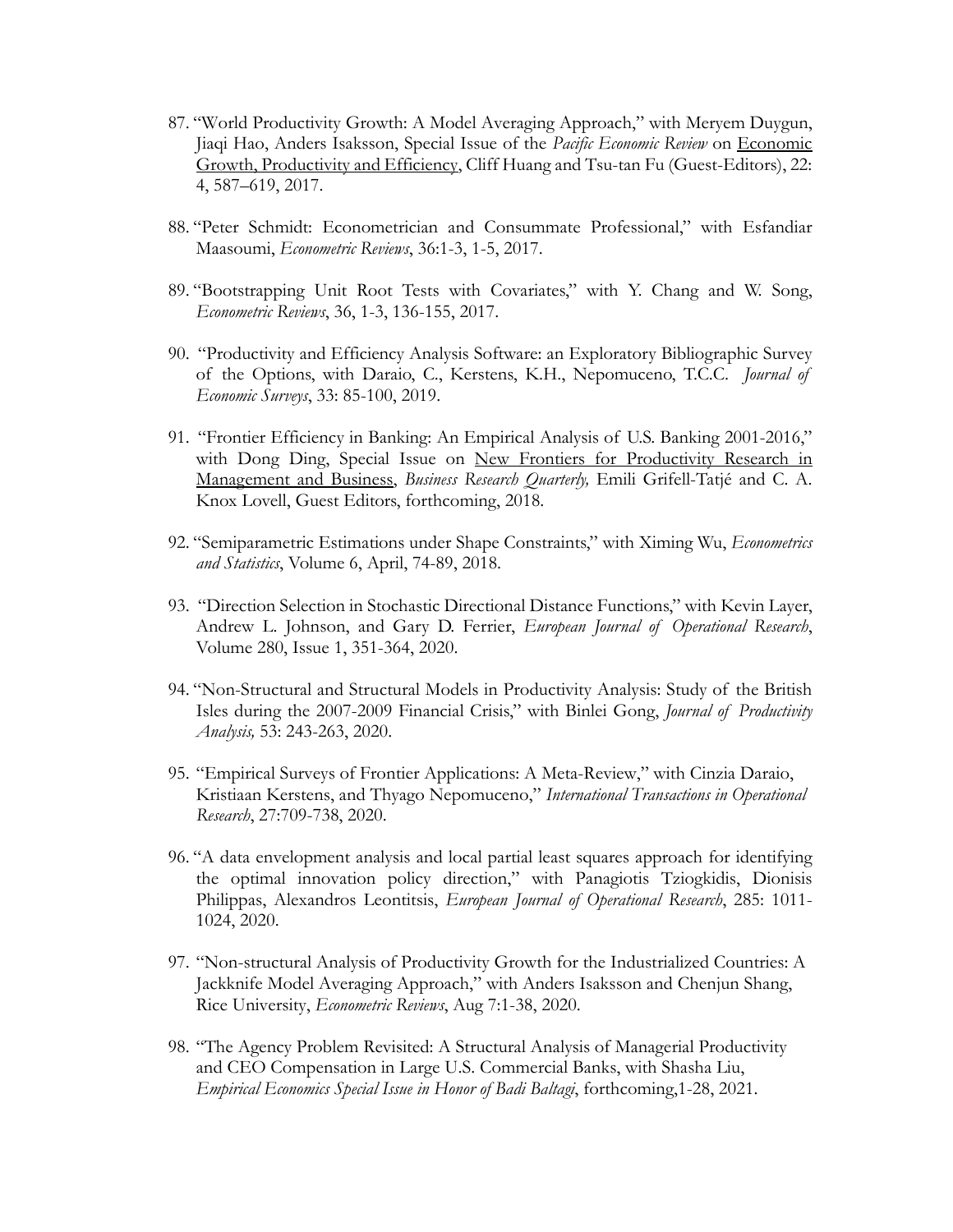- 99. "The Optimal Use of Management," with Kai Sun and Thomas P. Triebs, *Economic Inquiry*, forthcoming, 1-44, 2021.
- 100. "Resource Allocation in Multidivisional Multiproduct Firms: Examining the Divisional Productivity of Energy Companies," with Binlei Gong, *Journal of Productivity Analysis,* forthcoming, 1-55, 2021.
- 101. "Spatial Effects of Nutrient Pollution on Drinking Water Production," with Roberto Mosheim, *Empirical Economics, Special Issue on Efficiency and Productivity*, S. Kumbhakar, C. Parmeter, E. Malikov (eds.), forthcoming, 1-42, 2021.
- 102. "Panel Data Models with Multiple Jump Discontinuities in the Parameters" with O. Bada, A. Kneip, D. Liebl, T. Mensinger, and J. Gualtieri, *Journal of Econometrics*, forthcoming, 2021.

### CONFERENCE PROCEEDINGS, CONGRESSIONAL REPORTS, NBER WORKING PAPERS, AND BOOK CHAPTERS

- 1. "An Analysis of Time Sentenced After Release From Prison," with P. Schmidt and A. Witte, in *Proceedings of the Criminal Justice Statistics Association*, Minneapolis, Minn., August, l978.
- 2. "Short-and Long-Run Effects of Minimum Wages on the Distribution of Earnings, (with J. Behrman and P. Taubman), *Report of the Minimum Wage Study Commission, Volume VII: Effects of the Minimum Wage on the Distribution of Income*, Washington: Government Printing Office, l98l, 63-111.
- 3. "Allocative Inefficiency in the U.S. Airlines: A Case for Deregulation," in *Studies in Productivity Analysis*, Vol. 7, edited by Ali Dogramaci, Boston: Kluwer-Nijhoff, l987, l49-l62.
- 4. "Age Specific Death Rates," with J. Behrman and P. Taubman, in *Issues in Contemporary Retirement*, edited by E. Lazear and Ricardo-Campbell. Stanford: Hoover Institution Press, March, l988, 162-190.
- 5. "Testing for Aggregation Bias in Efficiency Measurement," with C. A. Knox Lovell, in *Measurement in Economics: Theory and Applications of Economic Indices*, edited by W. Eichhorn, Wurzburg and Vienna: Physica-Verlag, l988, l87-206.
- 6. "Productivity in the Natural Gas Transmission Industry: Evidence on the Impact of the Natural Gas Policy Act," with Mary Streitwieser, in *Competition, Profitability, and Policy in the Energy Industry*, Proceedings of the Tenth American Conference of the International Association for Energy Economics, l988.
- 7. "An Analysis of Simultaneous Limited Dependent Variable Models and Some Nonstandard Cases," in *Advances in Statistical Analysis and Statistical Computing, Theory and Applications*, Vol. 2, edited by Roberto Mariano, Greenich: JAI Press, Inc., l989, 85-122.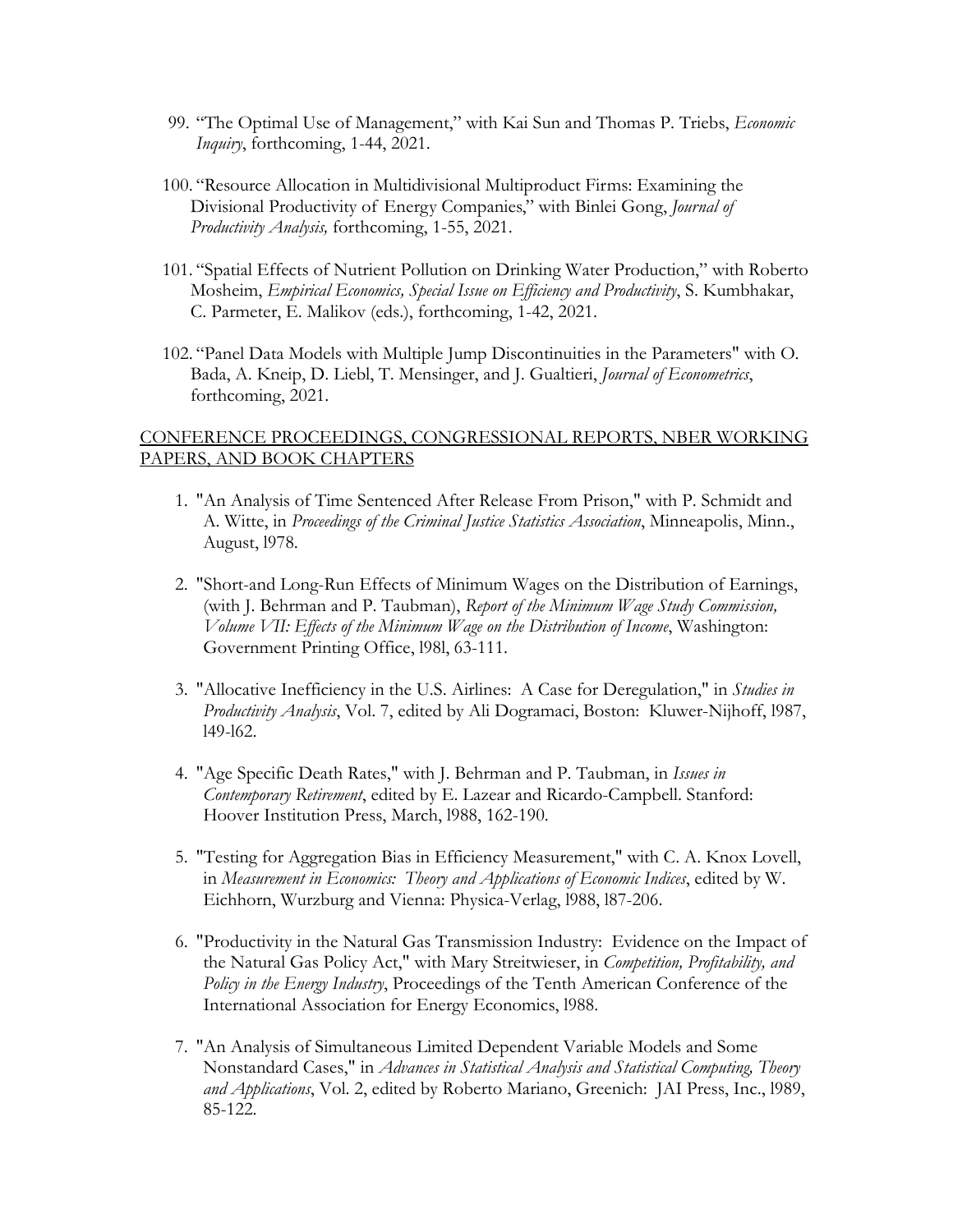- 8. "Technology Transfer and Diffusion in Developing Agricultural Sectors," with M. Nerlove and S. Vosti, in *Methodology in Socioeconomic Evaluation of Agricultural Research*, EMPRAPA, Brazil, 1989.
- 9. "The Structure of Production and Technical Change in a Multiproduct Firm: An Application to U. S. Airlines," with D. Good and M. Ishaq Nadiri, *National Bureau of Economic Research Working Paper No. 3939*, Cambridge, l991.
- 10. "Technical Inefficiency and Productive Decline in the U.S. Interstate Natural Gas Pipeline Industry Under the U.S. Interstate Natural Gas Policy Act," with M. Streitwieser, *Journal of Productivity Analysis*, special issue edited by A. Lewin and C.A.K. Lovell, 3, 1992, 115-130; reprinted in *International Applications for Productivity and Efficiency Analysis*, edited by Thomas R. Gulledge, Jr. and C.A. Knox Lovell, Boston: Kluwer Academic, 1992.
- 11. "U.S. Airline Deregulation: Implications for European Transport," with David H. Good and Lars-Hendrik Roller, *Economic Journal* 103, 1993, 1028-1041, reprinted in *Recent Developments in Transport Economics*, edited by Kenneth Button, Northhampton, MA: Edward Elgar Publishing, 2003.
- 12. "EC Integration and the Structure of the Franco-American Airline Industries: Implications for Efficiency and Welfare," with D. Good and H. Roller, in *Models and Measurement of Welfare and Inequity*, edited by W. Eichhorn, Heidelberg: Physica-Verlag, 1994, 643-665.
- 13. "Estimation of the Duration Model by Maximum Penalized Likelihood," with A. Postert and K. Huh, *Journal of the American Statistical Association, Papers and Proceedings*, 1995, 11-20.
- 14. "Index Number and Factor Demand Approaches to the Estimation of Productivity," Chapter 1 of the *Handbook of Applied Econometrics, Volume II-Microeconometrics*, with D. Good and M. I. Nadiri, edited by M. H. Pesaran and P. Schmidt, Oxford: Basil Blackwell, 1997, 14-80, reprinted as *National Bureau of Economic Research Working Paper # 5790*, 1996, Cambridge, MA.
- 15. "Computation and Inference in Semiparametric Efficient Estimation," with R. Adams and A. Berger, *Computational Approaches to Economic Problems, Advances in Computational Economics*, edited by Hans Amman, Berc Rustem and Andrew Whinston, Boston: Kluwer Academic, 1997, 57-70.
- 16. "Mortality and Morbidity Among Adults and the Elderly," Chapter 16 of the *Handbook of Population and Family Economics*, with Paul Taubman, edited by Mark R. Rosenzweig and Oded Stark, Amsterdam: North-Holland, 1997, 559-643.
- 17. "Assessing the Relative Efficiency of Asian and North American Airline Firms," with D. Good, and S. Ahn, *Economic Efficiency and Productivity Growth in the Asia Pacific Region*, Chapter 4, Tsu-tan Fu, Cliff J. Huang, C. A. K. Lovell (eds.), UK: Edward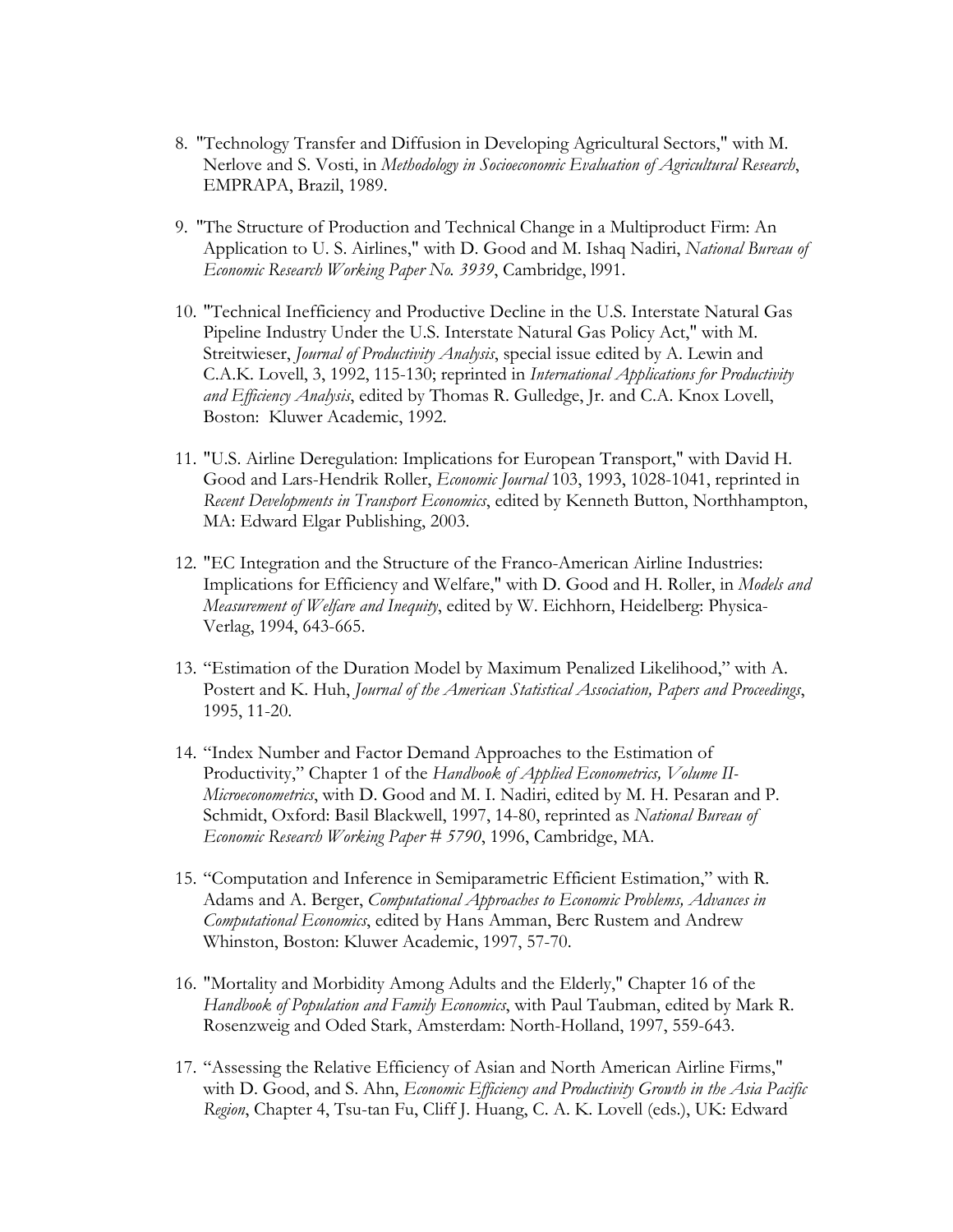Elgar Publishing Limited, 1998, 65-89.

- 18. "Air Liberalization: the Record in Europe," with A. Postert, *Taking Stock of Air Liberalization*, Chapter 3, M. Gaudry and R. Mayes (ed.), Boston: Kluwer Academic, 1998, 39-59.
- 19. "A Model of World Aircraft Demand," with D. Good, A. K. Postert, and L. Getachew, *Proceedings of the 25th International Air Transport Conference*, Austin, Texas, 1998.
- 20. "Causes and Consequences of Expert Disagreement: Methodological Lessons From the U.S. V. AT&T Debate," with C. A. K. Lovell, in *The Role of the Academic Economist in Litigation Support*, Amsterdam: North-Holland, 1999, 189-206.
- 21. "On 'Productivity of the U. S. Agricultural Sector: the Case of Undesirable Outputs by Ball, Fare, Grosskoph, and Nehring'," *New Directions in Productivity Analysis*, Chicago: University of Chicago Press for the NBER, C. Hulten, E. Dean, and M. Harper, (eds.), 2001, 577-585.
- 22. "Convergent Economies: Implications For World Energy Use," with P. Hultberg, in *Unlocking the Assets: Energy and the Future of Central Asia and the Caucasus: A Political, Economic, and Cultural Analysis*, Y. Kalyuzhnova, A. Jaffe, D. Lynch, R. Sickles (ed.), Hampshire: Palgrave (2001), 169-192.
- 23. "An Analysis of Market Power in the U. S. Airline Industry, with J. Perloff and J. Weiher," in *Measuring Market Power*, edited by D. Slottje, Amsterdam: North-Holland, 2003, 309-323.
- 24. "Functional Data Analysis and Mixed Effect Models," with Alois Kneip and Wonho Song, *COMPSTAT 2004-Proceedings in Computational Statistics*, J. Anoch (ed.), Springer Verlag, New York, 315-326, 2004.
- 25. "An Intertemporal Model of Rational Criminal Choice," with J. Williams, *Panel Data Econometrics: Theoretical Contributions and Empirical Applications*, Badi H. Baltagi, editor, Elsevier Science, Amsterdam, 135-166, 2006.
- 26. "Evaluation of Damages Claims in a Trade Secrets Case," with Ashok Ayyar, Chapter 17 in *Economic Damages in Intellectual Property: A Hands-on Guide to Litigation*, edited by Daniel Slottje, John Wiley & Sons, Inc., New Jersey, 2006.
- 27. "What if the European Airline Industry had Deregulated in 1979?: A Counterfactual Dynamic Simulation," with Purvez Captain, David H. Good, and Ashok Ayyar, Chapter 5 in *Volume 2: The Economics of Airline Institutions, Operations and Marketing*, Edited by Darin Lee, Amsterdam: Elsevier, North Holland, 2007.
- 28. "The Aviation Industry, in the *International Encyclopedia of the Social Sciences 2nd Edition* (William Darity, Editor), New York: Macmillan, 2008.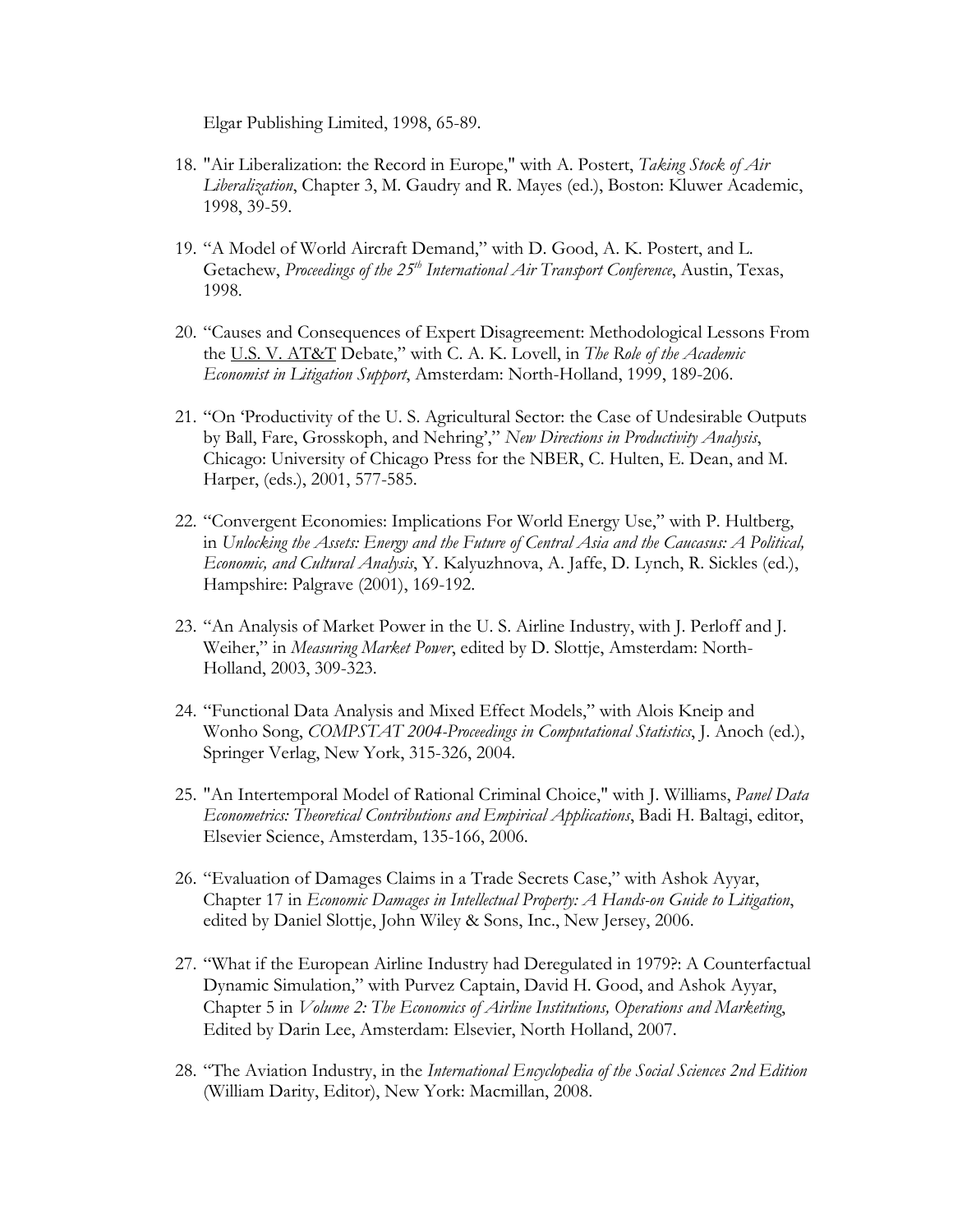- 29. "Energy Economics," with Ying Fang, *The New Palgrave Dictionary of Economics, 2nd Edition*, Edited by Larry Blume and Steven Durlauf, Palgrave MacMillian, Ltd, October, 2008 <http://www.dictionaryofeconomics.com/article?id=pde2008\_E000082> doi:10.1057/9780230226203.0474.
- 30. "The Skewness Problem in Stochastic Frontier Models: Fact or Fiction?", with Pavlos Almanidis, Chapter 10 in *Exploring Research Frontiers in Contemporary Statistics and Econometrics: A Festschrift in Honor of Leopold Simar*, Ingrid Van Keilegom and Paul Wilson (eds.), Springer Publishing: New York, 201-227, 2012.
- 31. "Panel Data, Factor Models, and the Solow Residual," with Alois Kneip, Chapter 5 of *Exploring Research Frontiers in Contemporary Statistics and Econometrics: A Festschrift in Honor of Leopold Simar*, Ingrid Van Keilegom and Paul Wilson (eds.), Springer Publishing: New York, 83-114, 2012.
- 32. "Estimating Consumer Surplus in e-Bay Computer Monitor Auctions," with K. Hasker, and Bibo Jiang, Chapter 4 of *Festschrift in Honor of Peter Schmidt: Econometric Methods and Applications*. R. C. Sickles and W. C. Horrace (eds.) Springer Science & Business Media, New York, NY, 83-102, 2014.
- 33. "Stochastic Frontiers with Bounded Inefficiency," with Pavlos Alminidis and Junhui Qian, Chapter 3 of *Festschrift in Honor of Peter Schmidt: Econometric Methods and Applications*. RC Sickles and WC Horrace (eds.) Springer Science & Business Media, New York, NY, 47-82, 2014.
- 34. "Introduction to Festschrift in Honor of Peter Schmidt," with William Horrace, Chapter 1 of *Festschrift in Honor of Peter Schmidt: Econometric Methods and Applications.* RC Sickles and WC Horrace (eds.) Springer Science & Business Media, New York, NY, 1-4, 2014.
- 35. "Productivity and Panel Data," with Hao, J., and Shang, C. Chapter 17 of Oxford Handbook of Panel Data, Badi Baltagi (ed.) New York: Oxford University Press, 517-547, 2015.
- 36. "Analyzing Bank Efficiency: Are "too-big-to-fail" Banks Efficient?," with H. Inanoglu, M. Jacobs, Jr., and Junrong Liu, *Handbook of Post-Crisis Financial Modeling*, Emmanuel Haven, John Wilson, Phil Molyneux, Sergei Fedotov, Meryem Duygun (Eds.), London: Palgrave MacMillan Handbook, 110-145, 2016.
- 37. "Productivity Measurement, Model Averaging, and World Trends in Growth and Inequality," with Jiaqi Hao and Chenjun Shang, *Productivity and Efficiency Analysis: Springer Proceedings in Business and Economics,* William H. Greene, Robin Sickles, Lynda Khalaf, Michael Veall, and Marcel-Cristian Voia (Eds.), New York: Springer Publishing, 305-324, 2016.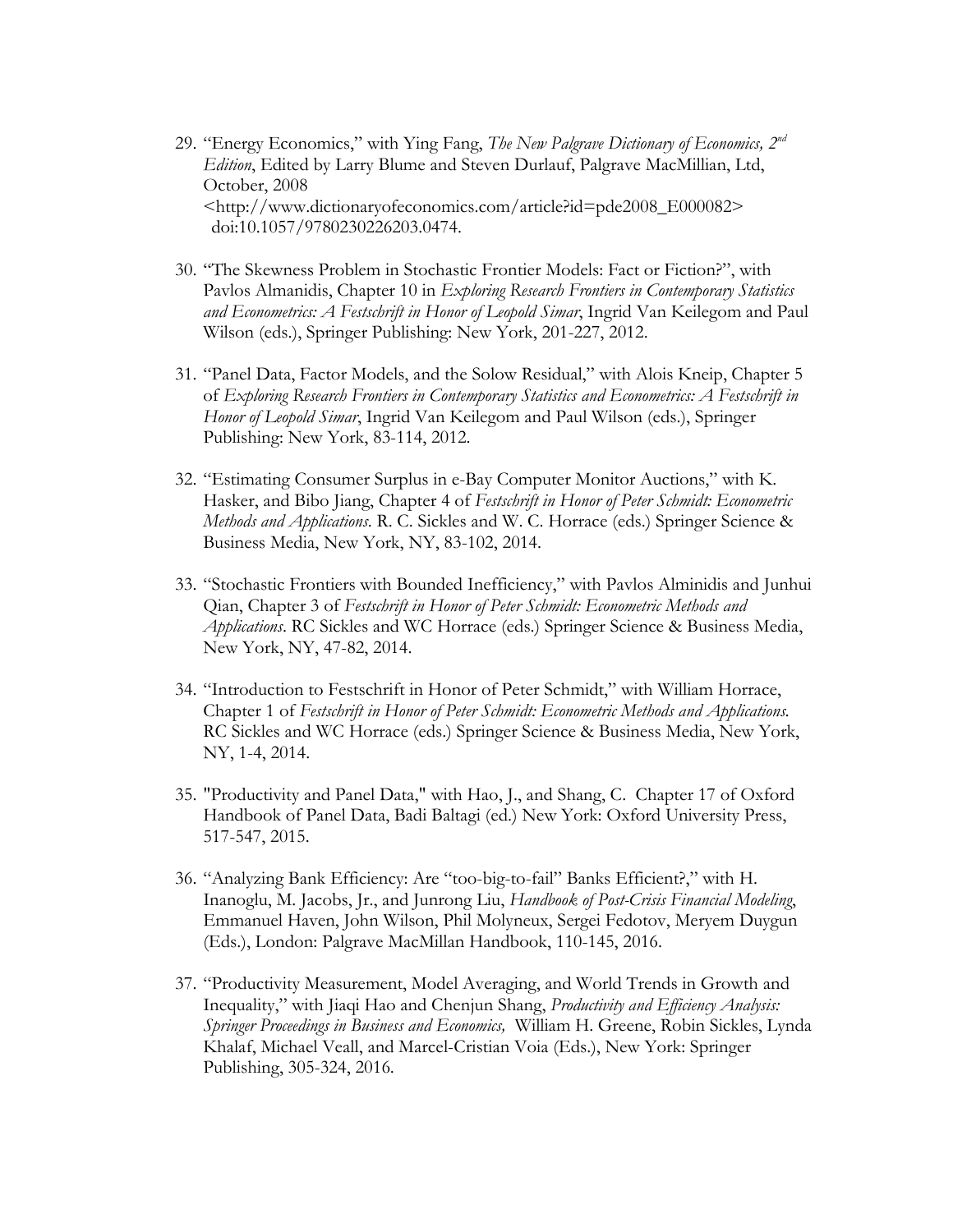- 38. "Spillover Effects of Public Capital Stock using Spatial Frontier Analyses: A First Look at the Data" with Jaepil Han and Deockhyun Ryu, Chapter 5 of *Productivity and Efficiency Analysis: Proceedings from the 2014 North American Productivity Workshop*, William H. Greene, Robin Sickles, Lynda Khalaf, Michael Veall, and Marcel-Christian Voia (Eds.), New York: Springer Publishing, 2016, 83-98, 2016.
- 39. "Banking Crises, Early Warning Models, and Efficiency," with Pavlos Almanidis, *Advances in Efficiency and Productivity*, International Series in Operations Research & Management Science, C.A.K. Lovell, Jesus T. Pastor, and Juan Aparicio (eds.) New York: Springer, 331-364, 2016.
- 40. "How to Measure Spillover Effects of Public Capital Stock: A Spatial Autoregressive Stochastic Frontier Model," with Jaepil Han and Deockhyun Ryu, *Advances in Econometrics*, Volume 37, Bingley, UK: Emerald Group Publishing, Limited, 2016.
- 41. "On the Allocation of Productivity Growth and the Determinants of U. S. Income Inequality," with Shasha Liu and Shiyi Zhang, in *Productivity and Inequality: Proceedings from the 2016 North American Productivity Workshop*, co-edited with William H. Greene, Lynda Khalaf, Paul Makdissi, Michael Veall, and Marcel-Cristian Voia, New York: Springer, 71-102, 2018.
- 42. "Overview of Productivity Analysis: History, Issues and Perspectives," with Emili Grifell-Tatjé and C. A. Knox Lovell, Chapter 1 of *Oxford Handbook of Productivity*, coedited with E. Grifell, C. A. K. Lovell, New York: Oxford University Press, 2018.
- 43. "An Overview of Issues in Measuring the "Econometric Analysis of Productivity: Theory and Implementation in R," with Wonho Song and Valentin Zelenyuk, in *Econometrics Using R., Volume 41 of Handbook of Statistics*, H D Vinod and C R Rao (eds.), 2019.
- 44. Financial Markets and Networks, Bank Efficiency, Risk Taking and Contagion," with Daisy Ding, Chapter 15, *Panel Data Econometrics Volume 2: Empirical Applications*, Mike Tsionas, Editor, Amsterdam: Elsevier, 405-466, 2019.
- 45. "Market Prices versus Shadow Prices, Welfare Analysis, Market Power," with Levent Kutlu, and Aditi Bhattacharyya, " Chapter 11 of *Palgrave Handbook of Economic Performance Analysis*, Thijs ten Raa and Bill Greene (eds.), New York: Palgrave McMillian, 485-526, 2019.
- 46. "An Overview of Issues in Measuring the Performance of National Economies," with Anthony Glass, Karligash Kenjegalieva and Tom Weyman Jones, Chapter 14 of *Palgrave Handbook of Economic Performance Analysis*, Thijs ten Raa and Bill Greene (eds.), New York: Palgrave McMillian, 659-705, 2019.
- 47. "Cost, Revenue, and Profit Functions," with Levent Kutlu and Shasha Liu, *Volume I of the Handbook of Production Economics*, Subhash C Ray, Robert G Chambers, Subal C Kumbhakar eds.), New York: Springer Publishing, forthcoming, 2019.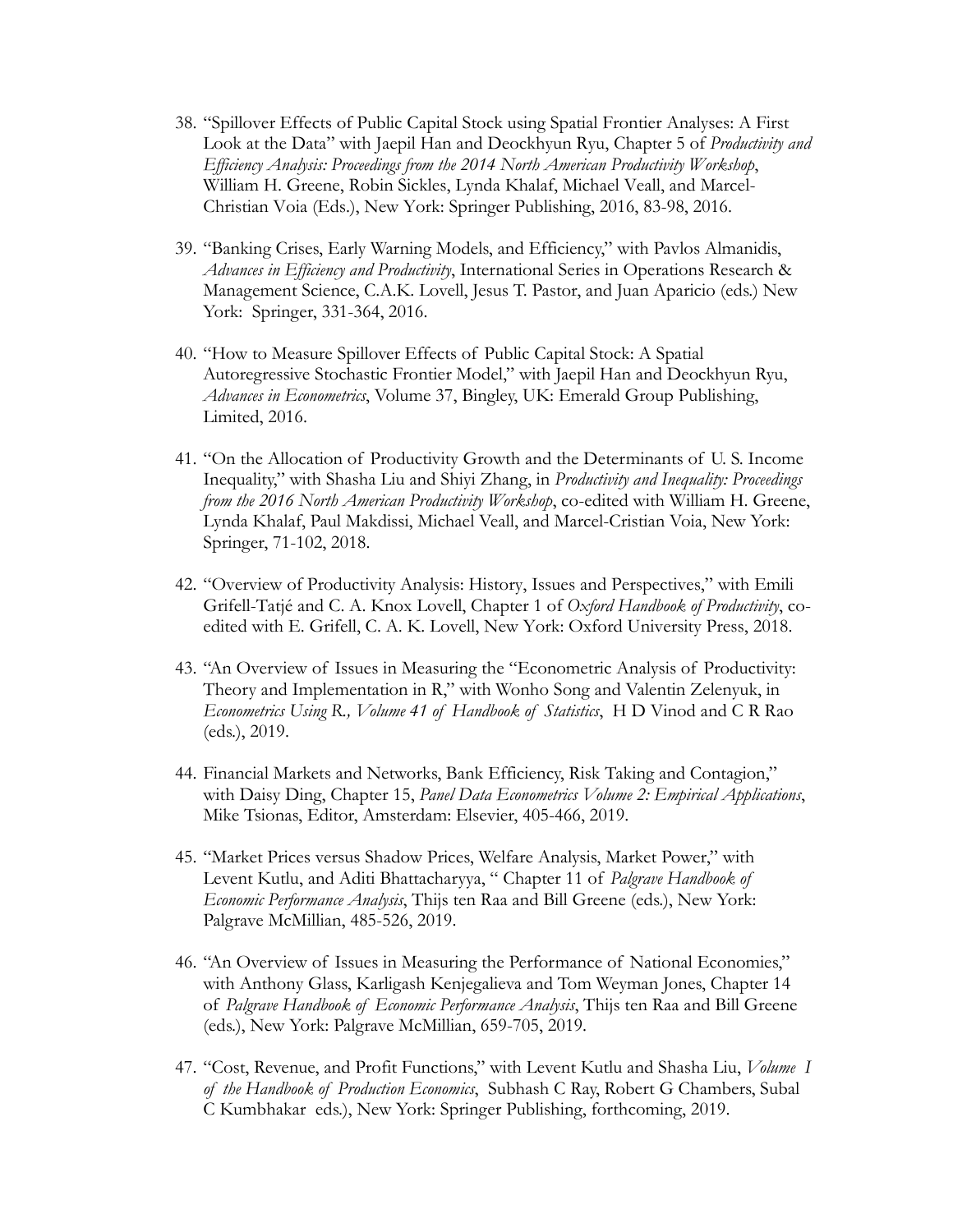- 48. "Market Structures," with Devin Garcia and Levent Kutlu, *Volume I of the Handbook of Production Economics*, Subhash C Ray, Robert G Chambers, Subal C Kumbhakar (eds.), New York: Springer Publishing, forthcoming, 2019.
- 49. "Pricing Characteristics: An Application of Shephard's Dual Lemma," with Rolf Fare, Shawna Grosskopf, Chenjun Shang, in *Pricing Non-marketed Goods using Distance Functions,* by R. Färe, S. Grosskopf and D. Margaritis, Boston: Now Publishers Inc., 61-86, 2019.
- 50. "Estimating Peer Effects on Educational and Career Choice: A Spatial Multinomial Logit Approach," with Bolun Li and Jenny Williams, forthcoming in *Essays in Honor of Cheng Hsiao, Volume 41 of Advances in Econometrics*, M. Hasham Pesaran, Tong Li, Dek Terrell (eds.), Bingley, UK: Emerald Publishing Ltd., 359-381, 2020.
- 51. "Airline Economics: A Survey of Applied Issues in the Performance of the US and International Airline Industry," with Levent Kutlu and Daniel Prudencio, *Volume II of the Handbook of Production Economics*, Robert Chambers, Subal Kumbhakar, and Subhash Ray (eds.), New York: Springer Nature, forthcoming, 1-27. 2021.
- 52. "Measuring the Productivity Growth and Technology Spillover through the Global Value Chain: The Impact of US-Sino Decoupling," with Weilin Liu and Yao Zhao, Essays in Honor of Hashem Pesaran, *Advances in Econometrics*, A. Chudik, C. Hsiao, and A. Timmerman (eds.), Bingley, UK: Emerald Publishing Ltd., forthcoming, 1- 35, 2021.
- 53. "Efficiency Analysis with Stochastic Frontier Models using Popular Statistical Softwares," with Bao Hoang Nguyen and Valentin Zelenyuk," D. Chotikapanich, A.N. Rambaldi and N. Rohde (eds), Chapter 3 in *Advances in Economic Measurement. A Volume in Honour of D.S. Prasada Rao*. Palgrave-Macmillan. Forthcoming, 2021.

#### MONOGRAPHS/EDITED VOLUMES

- 1. *The Causes, Correlates and Consequences of Death Among Older Adults: Some Methodological Approaches and Substantive Analysis*, with J. Behrman and P. Taubman, Boston: Kluwer Academic, l998.
- 2. *Unlocking the Assets: Energy and the Future of Central Asia and the Caucasus: A Political, Economic, and Cultural Analysis*, with Y. Kalyuzhnova, A. Jaffe, D. Lynch (eds.), Hampshire: Palgrave, 2001.
- 3. *Festschrift in Honor of Peter Schmidt: Econometric Methods and Applications.* RC Sickles and WC Horrace (eds.) Springer Science & Business Media, New York, NY, 2014.
- 4. *Productivity and Efficiency Analysis: Proceedings from the 2014 North American Productivity Workshop*, William H. Greene, Robin Sickles, Lynda Khalaf, Michael Veall, and Marcel-Cristian Voia (Eds.), New York: Springer Publishing, 2018.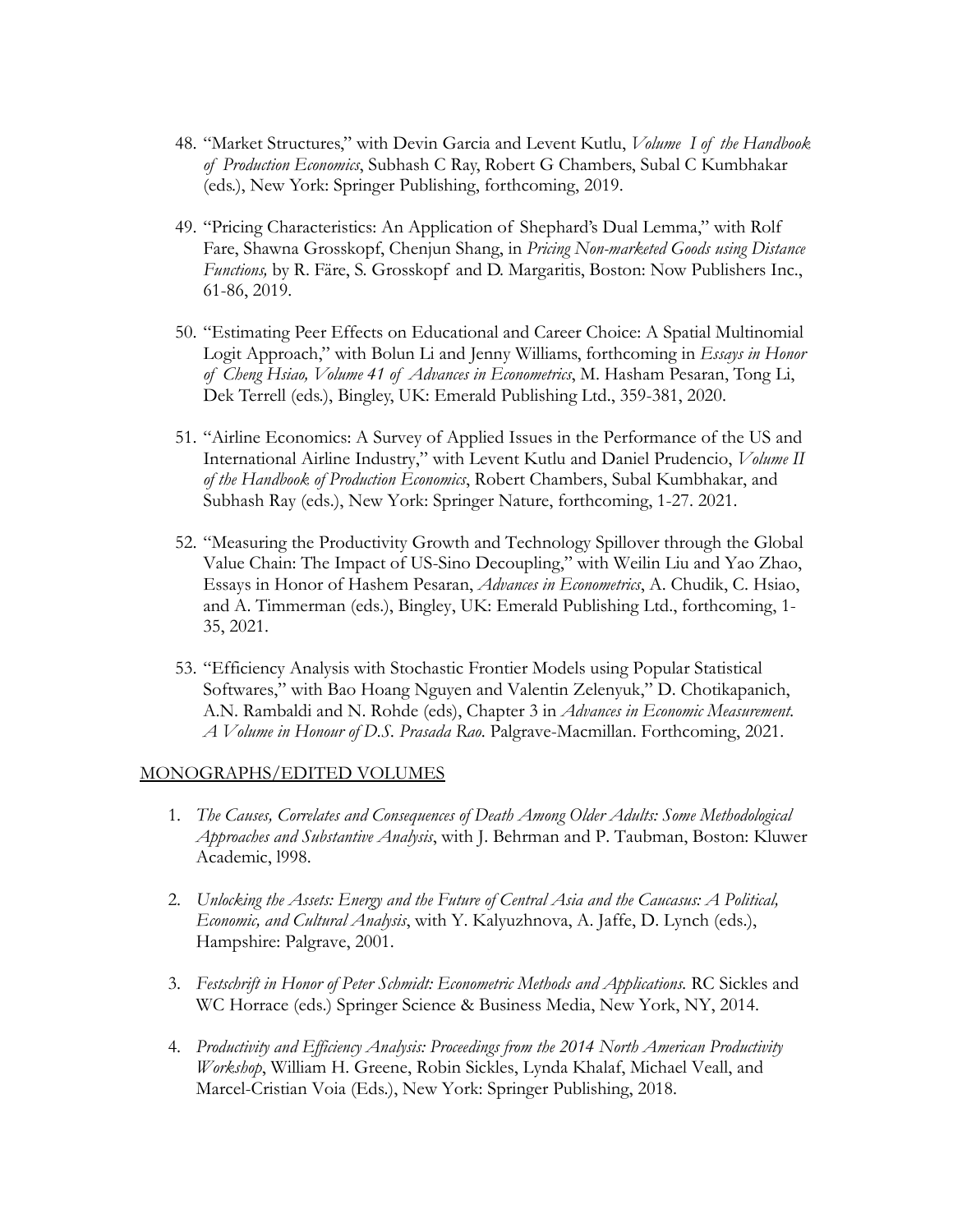- 5. *Oxford Handbook of Productivity*, co-edited with E. Grifell, C. A. K. Lovell, New York: Oxford University Press, 2018.
- 6. *Productivity and Inequality: Proceedings from the 2016 North American Productivity Workshop*, co-edited with William H. Greene, Lynda Khalaf, Paul Makdissi, Michael Veall, and Marcel-Cristian Voia, New York: Springer, 2018.
- 7. *Measurement of Productivity and Efficiency: Theory and Practice*, with Valentin Zelenyuk. New York: Cambridge University Press, 2019.
- 8. *Advances in Efficiency and Productivity Analysis*, Springer Proceedings in Business and Economics, Parmeter, C. and Sickles, R. (Eds.), New York: Springer, forthcoming, 2021.

## SPECIAL JOURNAL ISSUES CO-EDITED OR MANAGING EDITOR

- 1. *Special Issue of the Journal of Productivity Analysis on Entrepreneurship, Innovation, and Market Dynamics,* with David Audretsch and Christos J. Panzios (eds.), Springer, Volume 25, Numbers 1-2 / April, 1-195, 2006.
- 2. *Special Symposium in the Journal of Productivity Analysis on Agricultural Productivity in Developing Countries*, (Managing Editor) with Guest-Editor David Schimmelpfennig, Springer, 2007.
- 3. *Special Annals Issue of the Journal of Econometrics on The Use of Econometrics to Inform Public Policy Makers*, with Jenny Williams (ed.), Volume 145, Issues 1-2, Elsevier/North-Holland: Amsterdam, July 2008.
- 4. *Special Symposium of the Journal of Productivity Analysis on Productivity in Sports*, (Managing Editor) with Guest Editors H. Fried and R. Simmons, Springer, 2010.
- 5. *Special Annals Issue of the Journal of Econometrics on The Econometrics of Auctions and Games*, with Subal Kumbhakar (ed.), Volume 168, Issue 1, Elsevier/North-Holland: Amsterdam, May 2012.
- 6. *Special Symposium of the Journal of Productivity Analysis on Plenary Talks from the North American Productivity Conference 2010*, with Guest Editor C. A. Knox Lovell, Springer, 2012.
- 7. *Special Issue of the Journal of Productivity Analysis on Empirical and Theoretical Treatments on Goods and Bads in Efficiency and Productivity Measurement* (Managing Editor) with Guest Editors Rolf Färe, Shawna Grosskopf, and Dimitris Margaritis, Springer, 2012.
- 8. *Special Issue of the Journal of Productivity Analysis in Honor of C. A. Knox Lovell*, (Managing Editor) with Guest Editors Jesus T. Pastor, Juan Aparicio, Luis Orea, Springer, 2013.
- 9. *Special Symposium of the Journal of Productivity Analysis Selected Papers from the 2010*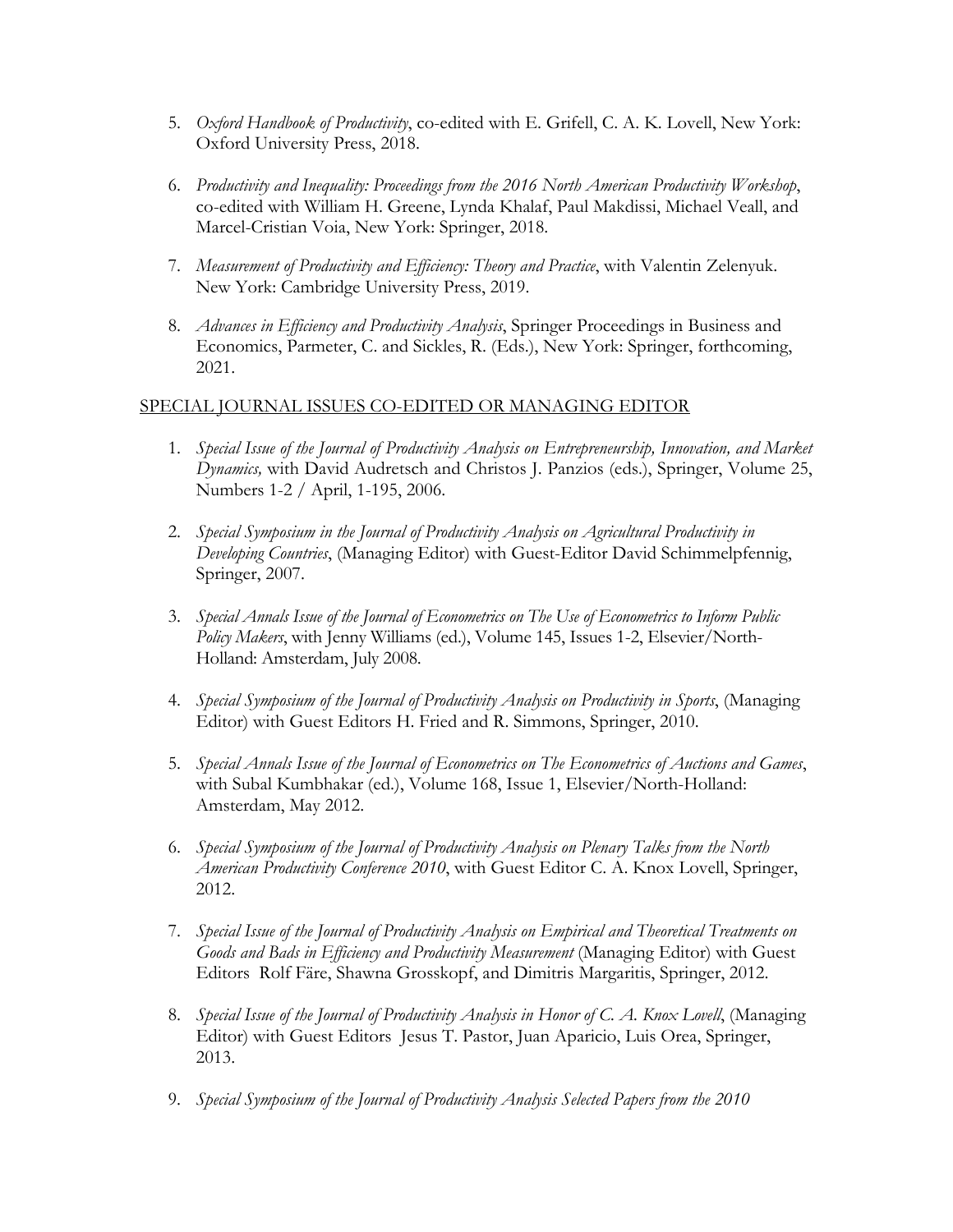*Conference of the EURO Working Group on Efficiency and Productivity Analysis on Global Trends in the Efficiency and Risk Management of Financial Services* (Managing Editor) with Guest Editors Meryem Duygun Fethi, Fotios Pasiouras, Constantin Zopounidis, Springer, 2013.

- 10. *Special Issue of the Journal of Productivity Analysis on Selected Papers from the Asian Pacific Productivity Conference 2010* (Managing Editor) with Guest Editors Tsu-Tan Fu, Cliff J. Huang, C. A. Knox Lovell, New York: Springer, 41:2, 173-337, 2014.
- 11. *Special Symposium of the Journal of Productivity Analysis in Memory of Cathy Morrison-Paul* (Managing Editor) with Guest Editor Lilyan E. Fulginiti, New York: Springer, 41:1, 1-50, 2014.
- 12. *Special Issue of Econometric Reviews in Honor of Peter Schmidt*, with Esfandiar Maasoumi (eds.), Taylor & Francis, 2016.

## PAPERS SUBMITTED/UNDER REVISION/WORKING PAPERS/BOOK PROJECTS

- 1. "Estimation of Industry-level Productivity with Cross-sectional Dependence using Spatial Analysis," with Jaepil Han, Rice University, mimeo, 2020.
- 2. "Heterogeneous Decision-Making and Market Power," with Levent Kutlu and Mike G. Tsionas, Rice University, 2021.
- 3. "Industry-Specific Productivity and Spatial Spillovers through input-output linkages: Evidence from Asia-Pacific Value Chain," with Weilin Liu, Rice University, 2021.
- 4. "Homelessness on the West Coast: What Role Does Health Play?", with Corey Fuller, Rice University, 2021.
- 5. "Banking Sector Competitiveness in Eurozone Countries: 2004 2014", with Lisa Ling and Mike Tsionas, Rice University, 2021.
- 6. "The Term Structure of Sovereign CDS and Currency Carry Trades," with Giovanni Calice, Kerda Varaku, and Ming-Tsung Lin, Rice University, 2021.
- 7. "Analyzing the causal impact of microfinance regulation with deep neural networks models and spatial learning methods," with Valentina Hartarska and Kerda Varaku, Rice University, 2021.
- 8. "Environmental Efficiency in Drinking Water: An Undesirable Outputs Approach," with Roberto Mosheim," 2021.
- 9. *Productivity and Efficiency Analysis in Stata*, monograph, with Oleg Badunenko and Valentin Zelenyuk, 2021.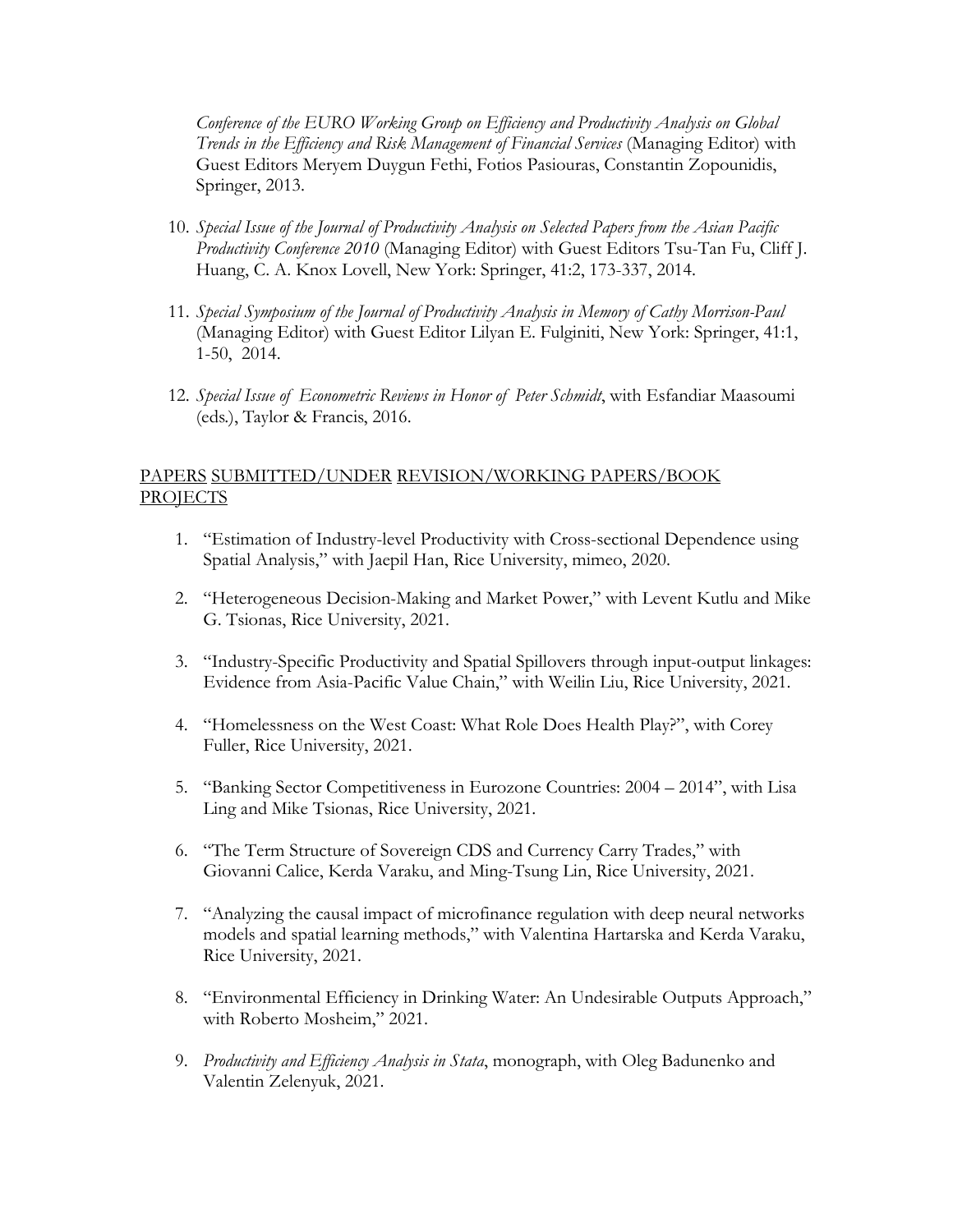- 10. "Airline Responses to the COVID pandemic: routing, capacity, and seat blocking," with Hyunseok Jung, 2021.
- 11. "The spillover effect of natural disasters on the US banking system: a spatial model framework," with James Barth, Qinyou Hu, Yanfei Sun, and Xiaoyu Yu, Rice University, mimeo, 2021.
- 12. "Productivity and spillovers in US ports: supply chain disruptions and their economic impacts on the US economy," with Neela Manage, and Jiayue Mao, Rice University, 2022.
- 13. "Productivity growth and spillovers across European industries: a global value chain perspective based on EURO KLEMS," with Weilin Liu and Qian Cheng, Rice University, mimeo, 2022.
- 14. *Special Issue of Empirical Economics in Honor of Peter Schmidt*, in progress, Guest Co-Editor with Hung-Jen Wang and Subal Kumbhakar, 2022.
- 15. *Special Issue of Journal of Productivity Analysis on Discrimination, Inequality, and Productivity*, in process, Guest Co-Editor with Christopher Parmeter, 2022.
- 16. "Public subsidies and innovation: a doubly robust machine learning approach leveraging deep neural networks, with Kerda Varaku, Rice University, mimeo, 2022.
- 17. *Special Issue of Journal of Productivity Analysis on Productivity and Economic Development in Africa*, in process, Guest Co-Editor with Almas Heshmati, 2022.

## SELECTED PRESENTATIONS AT CONFERENCES AND MEETINGS (2000-

- 1. "Turning from Crime: A Dynamic Perspective," North American Meetings of the Econometric Society, Boston, January, 2000.
- 2. "Are Airfares Fair?: On a New Hedonic Price Index for Airline Travel," Bureau of Labor Statistics Conference on "Issues in Measuring Price Changes and Consumption," Washington, D. C., June, 2000.
- 3. "On a New Hedonic Price Index for Airline," The North American Productivity Workshop, June, 2000, Union College, New York.
- 4. "Semiparametric Efficient Estimation of Panel Models with AR(1) Errors," The Ninth International Conference on Panel Data, June, 2000, University of Geneva; The Eighth World Congress of the Econometric Society, Seattle, August, 2000.
- 5. "The Role of Environmental Factors in Growth Accounting: a Nonparametric Analysis," North American Meetings of the Econometric Society, New Orleans, January 2001.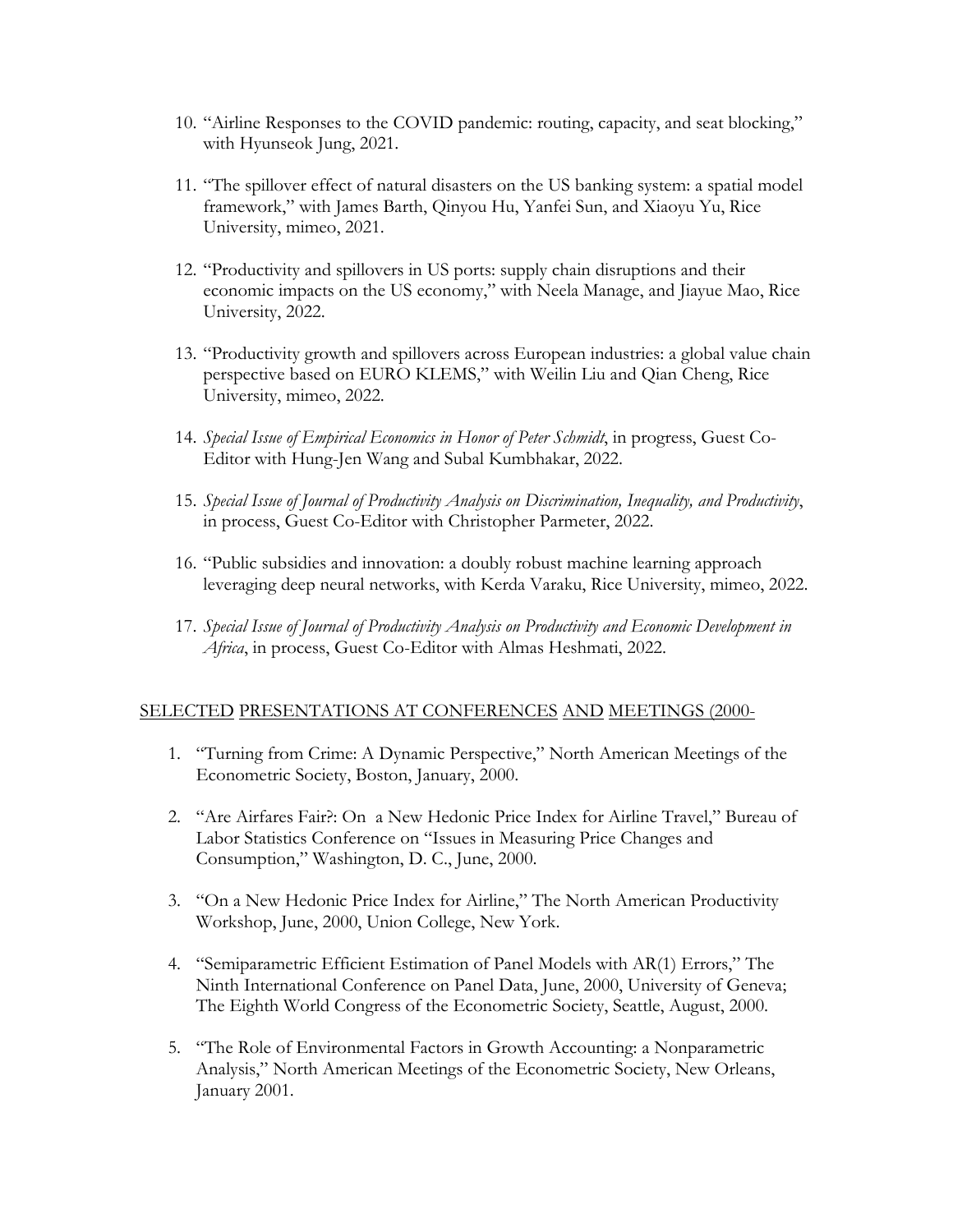- 6. "On a New Hedonic Price Index for Airline" Brookings Institute Workshop on Transportation Output and Productivity," May, 2001.
- 7. "Productivity ? of U . S. Airlines After Deregulation, On a New Hedonic Price Index for Airline Travel," International Conference on Productivity and Efficiency, Oviedo, Spain, October, 2001.
- 8. "Semiparametric Efficient Estimation of Dynamic Panel Data Models," The Tenth International Conference on Panel Data, June 2002, Berlin.
- 9. "On a New Hedonic Price Index for Airline," The North American Productivity Workshop, June 2002, Union College, New York.
- 10. "Panel Estimators and the Identification of Firm-Specific Efficiency Levels in Semi-Parametric and Non-Parametric Settings," Conference on Current Developments in Productivity and Efficiency Measurement, October 2002, Athens, Georgia.
- 11. "Panel Estimators and the Identification of Firm-Specific Efficiency Levels in Semi-Parametric and Non-Parametric Settings," University of Korea, November 2002.
- 12. "Panel Estimators and the Identification of Firm-Specific Efficiency Levels in Semi-Parametric and Non-Parametric Settings," 2<sup>nd</sup> Helenic Workshop on Productivity and Efficiency Measurement, May-June, 2003, Patras, Greece; 8<sup>th</sup> International Conference on Productivity and Efficiency, October 2003, Oviedo, Spain.
- 13. "On Estimating the Mixed Effect Model," North American Productivity Workshop, Toronto, June 2004.
- 14. "Looking Forward to Your Research," Keynote Address of the Asia-Pacific Productivity Conference," Brisbane, July 2004.
- 15. "On Estimating the Mixed Effect Model," European Workshop of Efficiency and Productivity IX, Brussels, July 2005.
- 16. "A New Panel Data Treatment for Heterogeneity in Time Trends," 2005 Econometric Society World Congress, University College, London, August.
- 17. "Measuring Depreciation for Commercial Aircraft," Conference on the Empirical Foundations for Capital Measurement, Bureau of Labor Statistics, Washington, D.C., September 2005.
- 18. "Estimating Consumer Surplus in e-Bay Computer Monitor Auctions," FTC Roundtable: Economics of Internet Auctions, Washington, D.C., October 2005.
- 19. "A New Panel Data Treatment for Heterogeneity in Time Trends," 3<sup>rd</sup> Hellenic Workshop on Productivity and Efficiency Measurement, University of Patras, Greece, June 2006.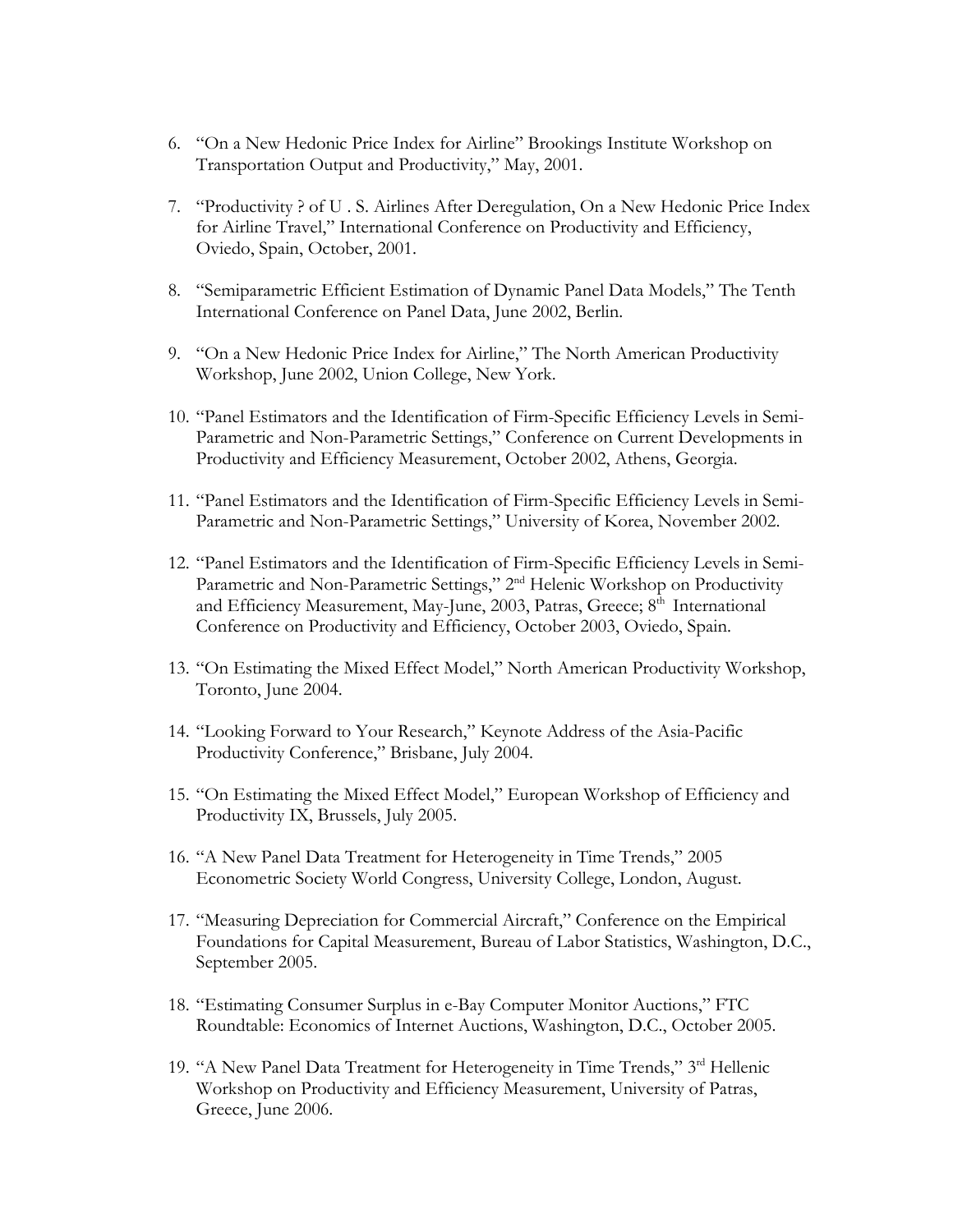- 20. "Estimating Consumer Surplus in e-Bay Computer Monitor Auctions," North American Productivity Workshop IV, June 2006, New York University.
- 21. "Estimating Consumer Surplus in e-Bay Computer Monitor Auctions," 13th International Conference on Panel Data, July 2006, University of Cambridge, UK.
- 22. "Competition and Market Power in Physician Private Practices," Texas Camp Econometrics XI, February 2007, South Shore Harbour, Texas.
- 23. "Competition and Market Power in Physician Private Practices," New York Camp Econometrics, March 24-25, 2007 Saratoga Springs, NY.
- 24. "Stochastic Frontiers with Bounded Inefficiency," Tenth European Workshop on Efficiency and Productivity Analysis, June 2007, Lille, France.
- 25. "Estimating Consumer Surplus in e-Bay Computer Monitor Auctions," Auctions and Games: A Conference for the Journal of Econometrics Annals Issue, VPI, Blacksburg, Va., October 12-13, 2007.
- 26. "A New Panel Data Treatment for Heterogeneity in Time Trends," Joint Econometrics Seminar, University of Quebec at Montreal, University of Montreal, September 14, 2007.
- 27. "Stochastic Frontiers with Bounded Inefficiency," Texas Camp Econometrics XIII, Inn of the Hills Resort and Conference Center, Kerrville, Texas, February 16/17, 2008.
- 28. "The Use of Econometrics in Informing Public Policy Makers," keynote address of the Missouri Economic Conference, March 29-30, 2008, Columbia, Missouri, sponsored by the St. Louis Federal Reserve Bank of St. Louis and the University of Missouri.
- 29. "A Panel Data Model with Nonparametric Time Effects," North American Productivity Workshop V, Stern School of Business, New York University, New York, NY, June 24 - June 27, 2008.
- 30. "Recent Methodological Developments in Stochastic Frontier and Data Envelopment Analysis: Where Will They Take Us?," Preconference Workshop of the 2008 Asia-Pacific Productivity Conference, July 17-19, Department of Economics, National Taiwan University, Taipei, Taiwan, 2008.
- 31. "Krugman and Young Revisited: Sources of Productivity Growth in a World with Less Constraints," Plenary Session of the 2008 Asia-Pacific Productivity Conference, July 17- 19, Institute of Economics, Academia Sinica, Taipei, Taiwan, 2008.
- 32. "Krugman and Young Revisited: A Survey of Sources of Productivity Growth in a World with Less Constraints," Invited speaker, Plenary Session of the 16th SJE-KERI-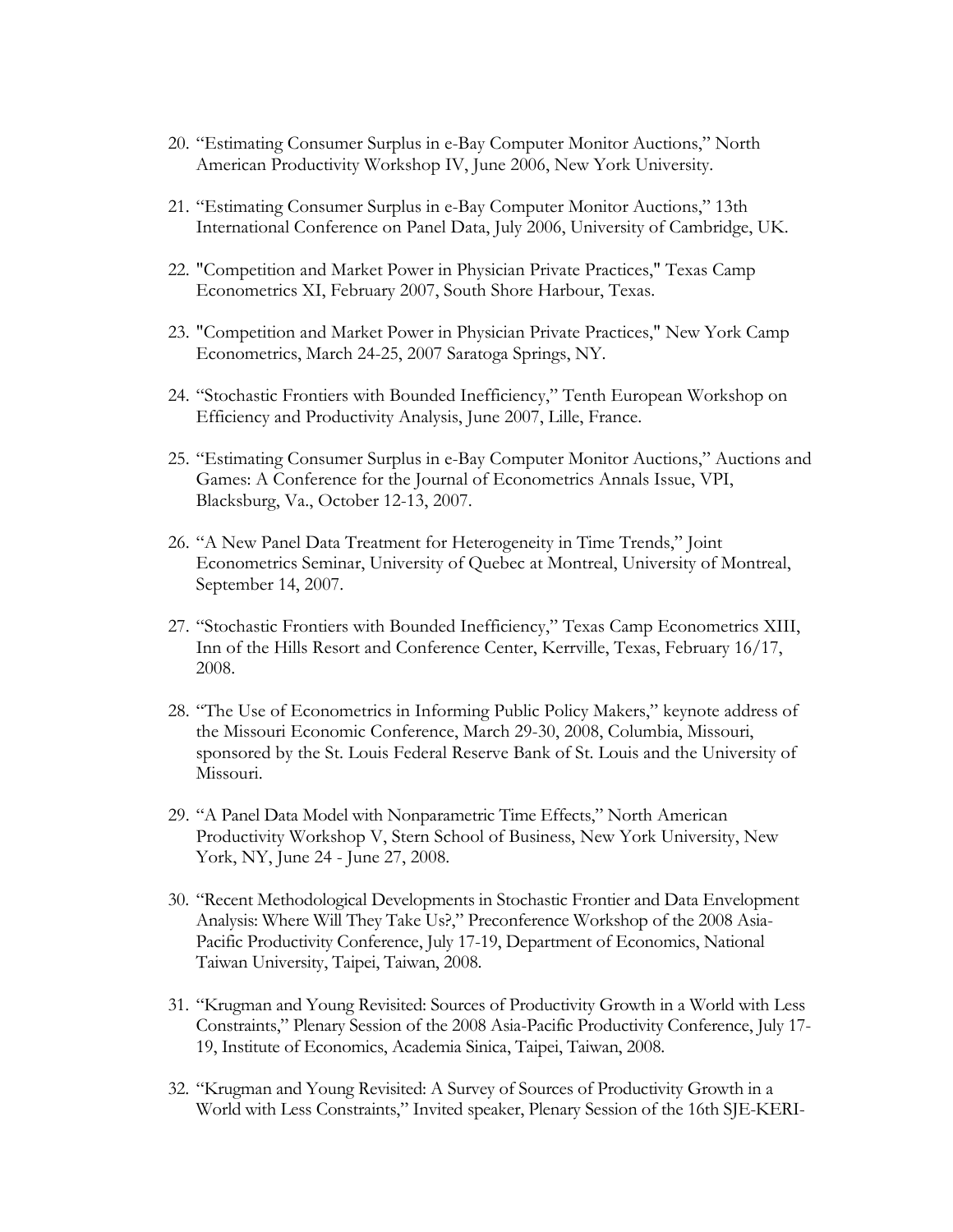KIF International Symposium Productivity, Growth and Trade in East Asia, November 27, 2008, Seoul National University.

- 33. "Stochastic Frontiers with Bounded Inefficiency," Texas Camp Econometrics XIV, January 31-February 1, New Braunfels, Texas, 2009.
- 34. "The Skewness Problem in Stochastic Frontier Models: Fact or Fiction?," Invited Speaker, Workshop on Exploring Research Frontiers in Contemporary Statistics and Econometrics, Institute of Statistics of the Université Catholique de Louvain, Louvainla-Neuve, Belgium, May 14-15, 2009.
- 35. "Panel Data, Factor Models, and the Solow Residual", Keynote Lecture, Anadolu University International Conference in Economics: Developments in Economic Theory, Modeling and Policy, Eskişehir, Turkey, June 17-19, 2009.
- 36. "On the Productivity of Nations," The XI European Workshop on Efficiency and Productivity Analysis, Pisa, Italy, June 23-26, 2009.
- 37. "Panel Data, Factor Models, and the Solow Residual", Keynote Lecture, 15th Conference on Panel Data, Bonn, July 3-5, 2009.
- 38. "Measuring World Productivity," Texas Camp Econometrics 15, La Torretta Lake Resort and Spa, Lake Conroe, Texas, February 20-21, 2010.
- 39. "Stochastic frontiers with bounded inefficiency," Invited paper, 20th Meeting of the New Zealand Econometric Study Group, Hosted by the Department of Finance, AUT University, Friday-Saturday 26-27 February 2010.
- 40. "Bounded Stochastic Frontiers with an Application to the US Banking Industry: 1984-2009," Invited paper, International Econometrics Workshop, East Hall, Guanghua Campus, SWUFE, Chengdu, China, August 12, 2010.
- 41. "Bounded Stochastic Frontiers with an Application to the US Banking Industry: 1984-2009," Econometric Society 10th World Congress, Shanghai, China, 17 - 21 August, 2010.
- 42. "Analyzing Bank Efficiency: Are "too-big-to-fail" Banks Efficient?," International Workshop on Efficiency and Productivity in Honor of Prof. Knox Lovell, Universidad Miguel Hernández, Elche (Alicante), Spain, September 30-October 5, 2010.
- 43. "Measuring World Productivity," International Conference on Productivity in East Asia, The Korea Chamber of Commerce & Industry, Seoul, October 20, 2010.
- 44. "Estimating Consumer Surplus in eBay Computer Monitor Auctions, "Texas Camp Econometrics XVI, Northwest Forest Conference Center, Cypress, TX, February 12-13, 2011.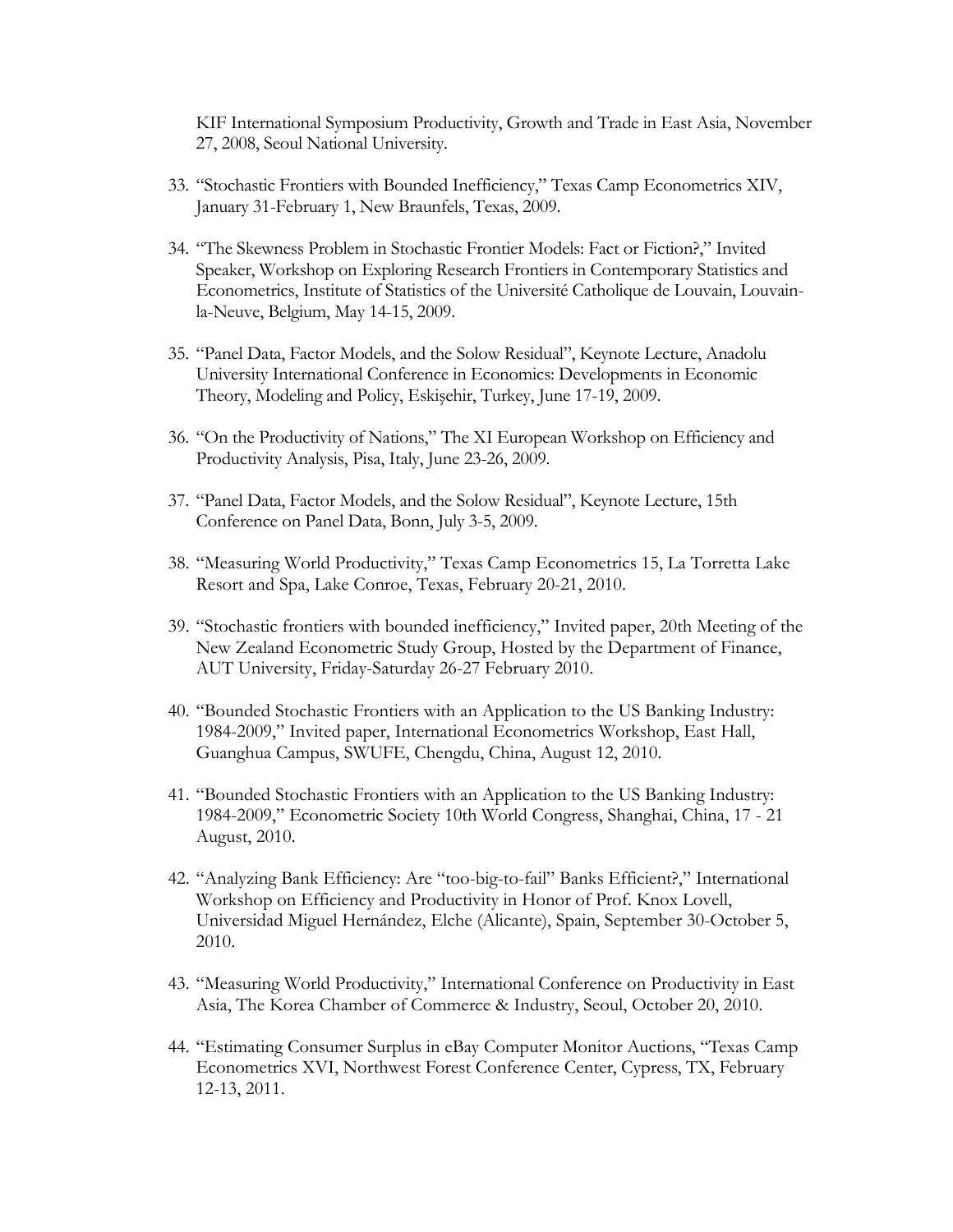- 45. "Analyzing Bank Efficiency: Are "too-big-to-fail" Banks Efficient?," Invited speaker, Anadolu International Conference in Economics, Eskisehir, Turkey, June 15-17, 2011.
- 46. "How Efficiently Do U.S. Cities Manage Roadway Congestion?", XII European Workshop on Efficiency and Productivity Analysis, Verona, Italy, June 21-24, 2011.
- 47. "Propensity Scoring Approaches to Address Problems with Two-Stage DEA and Stochastic Frontier Analyses," Invited Speaker, Conference on Efficiency Measurement: New Methods and Application to the Food Sector, University of Toulouse, June 27-28, 2011.
- 48. "Analyzing Bank Efficiency: Are "too-big-to-fail" Banks Efficient?," Conference in Honor of Peter Schmidt, South Shore Harbour Resort & Conference Center, League City, TX, June 30-July 2, 2011.
- 49. "Bounded Stochastic Frontiers with an Application to the US Banking Industry: 1984-2009," 17th International Panel Data Conference, Montreal (McGill University-Business School), July 8-10, 2011.
- 50. "World Productivity Growth and Income Inequality," Invited speaker at the Economic Measurement Group (EMG) 11<sup>th</sup> Annual Workshop in Honor of Erwin Diewert's 70<sup>th</sup> Birthday, Nov. 30-Dec. 2, 2011, Coogee Beach, Sydney, Australia.
- 51. "Analyzing Bank Efficiency: Are "too-big-to-fail" Banks Efficient?," Keynote Speaker, 'Measuring Economic Performance'- International Workshop on the Evaluation of Economic Performance of Firms, Banks and other Agents, School of Business and Economics, Loughborough University, UK, March 22, 2012. The conference launched the School's Centre for Post-Crisis Finance.
- 52. "World Productivity Growth and Income Inequality," Economic Research and Policy Analysis Branch at Industry Canada and the Department of Economics at Carleton University, May 3, 2012, Ottawa, Canada.
- 53. "Banking Crises, Early Warning Models, and Efficiency," 18th International Panel Data Conference, Banque de France, Paris, July 5-6, 2012.
- 54. "Banking Crises, Early Warning Models, and Efficiency," Renmin University, Beijing, July 13, 2012.
- 55. "World Productivity Growth and Income Inequality," Plenary speaker, Third International Workshop on Chinese Productivity-Knowledge Production, Regional Development, and International Comparisons, Tsinghua University, Beijing, July 14, 2012.
- 56. "Pricing Housing and its Characteristics: An Application of Shephard's Dual Lemma," 2012 Asian Pacific Productivity Conference, July 24-27, Bangkok, Thailand.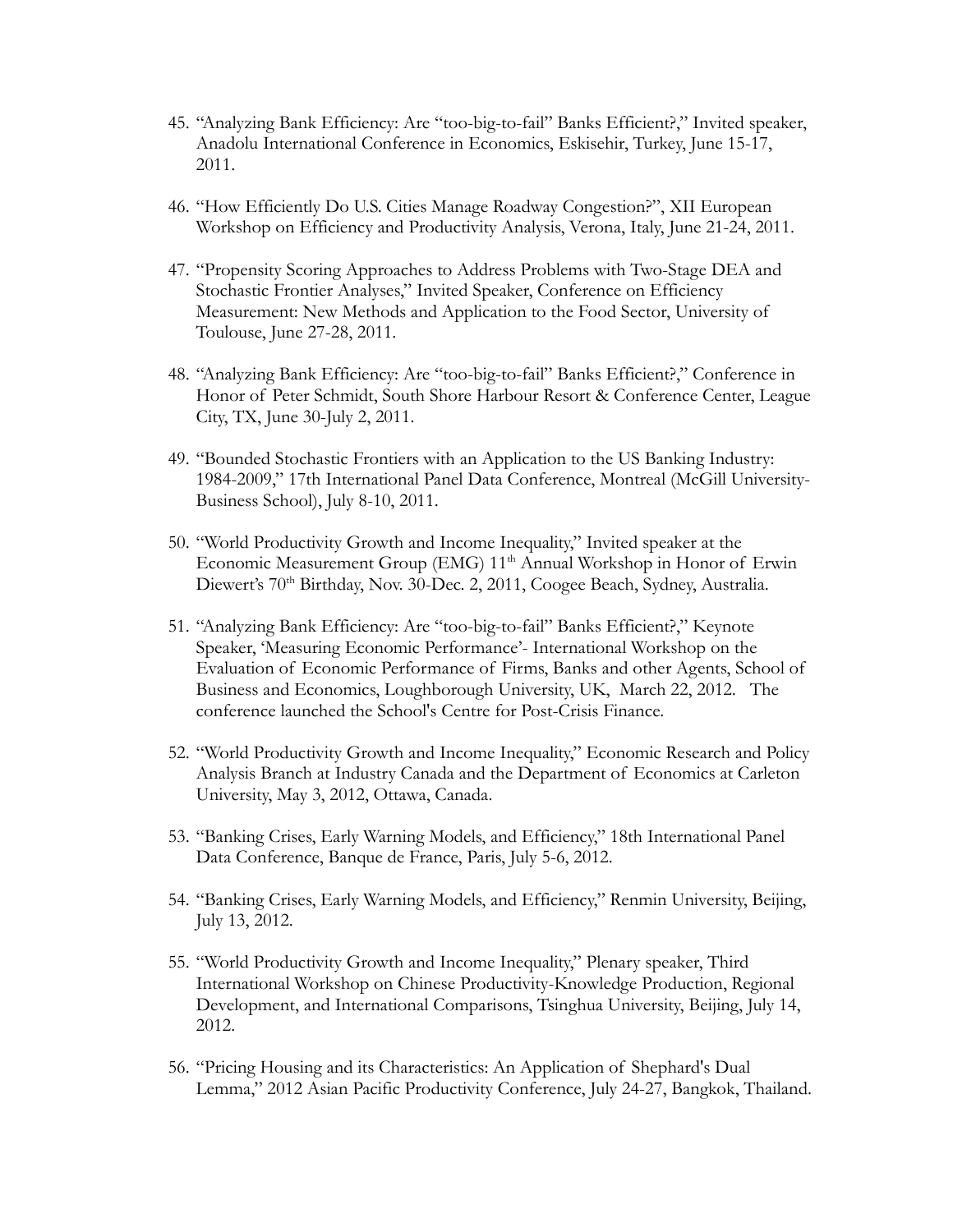- 57. "Analyzing Bank Efficiency: Are "too-big-to-fail" Banks Efficient?," 2012 Asian Pacific Productivity Conference, July 24-27, Bangkok, Thailand.
- 58. "Bayesian Treatment to Panel Data Models with Time-varying Heterogeneity," invited presentation, Conference in Memory of Lennart Hjalmarsson, University of Gothenburg, Sweden, December 7-8, 2012.
- 59. "Research Trends in Firm Level Productivity," Rouen Business School, Rouen, France, April 29, 2013.
- 60. "Looking Forward to Your Research," Plenary Lecture, European Workshop for Efficiency and Productivity Analysis, Helsinki, Finland, June 16-21, 2013.
- 61. "Bayesian Treatment to Panel Data Models with Time-varying Heterogeneity," 19th International Panel Data Conference, Cass Business School, City University London, July 3-6, 2013.
- 62. "A Spatial Autoregressive Production Frontier Model for Panel Data: With an Application to European Countries," Measuring Economic Performance: Theory and Practice: International Workshop and the Launch of the Efficiency and Productivity Research Interest Group, School of Business and Economics, Loughborough University, UK, July 8-10, 2013.
- 63. "A Panel Data Analysis of World Productivity Growth: Heterogeneity, Parameter drift, and Jump Discontinuities," Workshop on Productivity Analysis, University of Miami, Coral Gables, Florida, October 25, 2013.
- 64. "Panel Data Models: Slope Heterogeneities, Regime changes, and Multiple Jump Discontinuities in the Parameters," Keynote Address, 15th International Symposium on Econometrics, Operations Research and Statistics, Süleyman Demirel University, Department of Econometrics, Isparta, Turkey, May 22-25, 2014.
- 65. "Productivity Measurement, Model Averaging, and World Trends in Growth and Inequality," Plenary Session Lecture, North American Productivity Workshop VIII, Ottawa, Canada, June 4 - June 7, 2014.
- 66. "Algorithmic Trading, Market Timing, and Market Efficiency," 6th IFABS Conference on Alternative Futures for Global Banking: Competition, Regulation and Reform, Lisbon, June 18-20, 2014.
- 67. "Algorithmic Trading, Market Timing, and Market Efficiency," Keynote address for the 3rd International Workshop 'Measuring Banking Performance,' Loughborough University School of Business and Economics, June 26, 2014.
- 68. "Productivity Measurement, Model Averaging, and World Trends in Growth and Inequality," Plenary Keynote Session on SFA prepared for the APPC 2014, July 8-11, University of Queensland, Brisbane, Australia.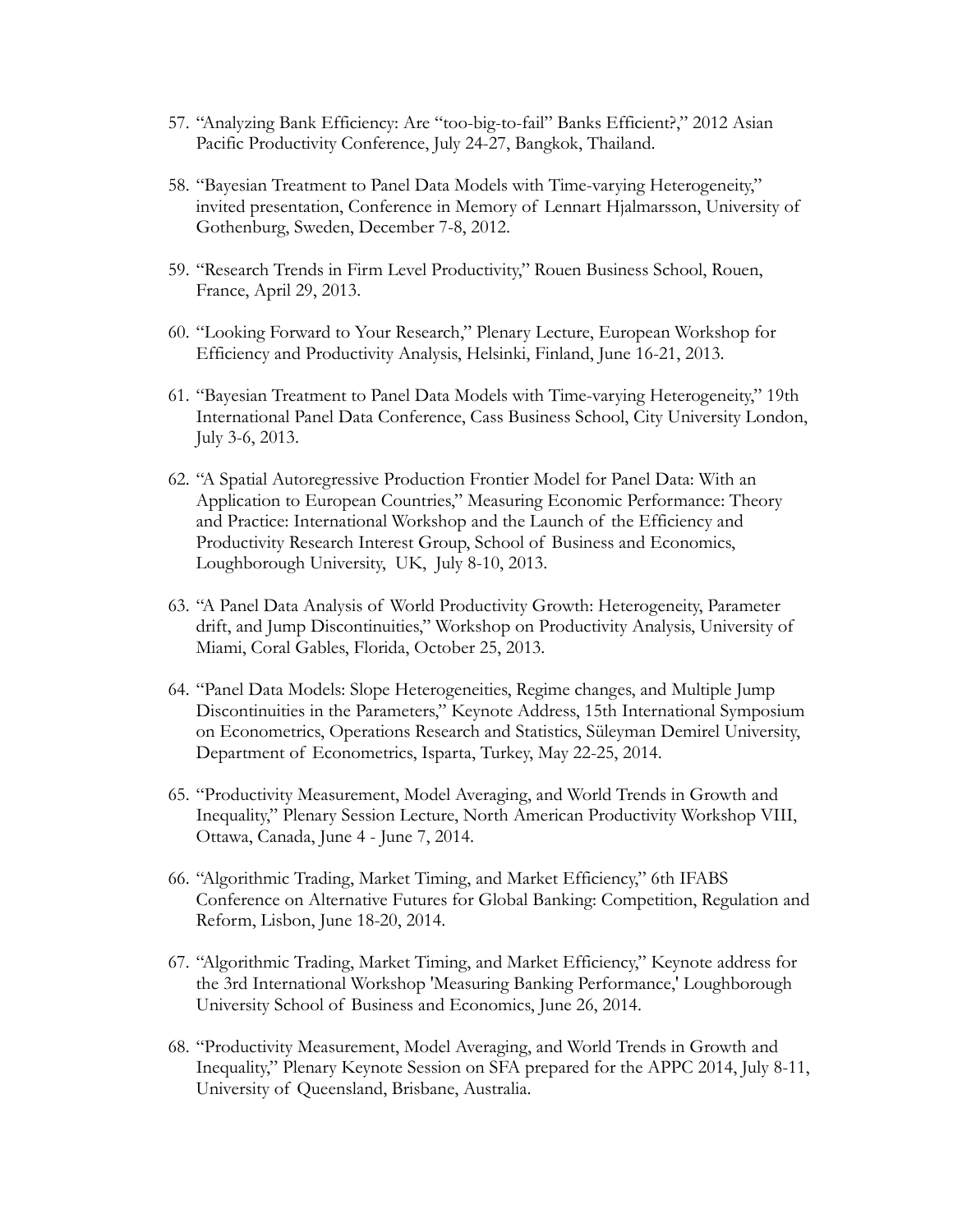- 69. "Productivity Measurement, Model Averaging, and World Trends in Growth and Inequality," CEPA Workshop, University of Queensland, 25 July 2014.
- 70. "A Spatial Autoregressive Stochastic Frontier Model for Panel Data with Asymmetric Efficiency Spillovers," Keynote Address 1, IX Spatial Econometrics Association World Conference, University of Miami, School of Business, Coral Gables, Florida, May 21-23, 2015.
- 71. "A Spatial Autoregressive Stochastic Frontier Model for Panel Data with Asymmetric Efficiency Spillovers," Keynote Address, EconAnadolu 2015, Anadolu International Conference in Economics, June, 10-12, 2015, Eskişehir, Turkey.
- 72. "Banking Crises, Early Warning Models, and Efficiency," International Workshop on Efficiency and Productivity, Santander Chair of Efficiency & Productivity, University Research Institute Center of Operations Research (CIO) University Miguel Hernandez of Elche, June 12-13, 2015.
- 73. "Semiparametric Estimations under Shape Constraints," International Association of Applied Econometrics (IAAE) 2015 Annual Conference, Thessaloniki, Greece, June 25-28, 2015.
- 74. "A Spatial Autoregressive Stochastic Frontier Model for Panel Data with Asymmetric Efficiency Spillovers," 21st Panel Data Conference, Central European University, Budapest, June 28-30, 2015.
- 75. "Panel Data and Parametric and Semi-Parametric Stochastic Frontier Models-First Generation Approaches," Keynote Lecture # 1, Workshop on New Developments in DEA and Stochastic Frontiers, Nankai University, Tianjin, China, July 4-5, 2015.
- 76. "Panel Data and Parametric and Semi-Parametric Stochastic Frontier Models-Second Generation Approaches," Keynote Lecture # 2, Workshop on New Developments in DEA and Stochastic Frontiers, Nankai University, Tianjin, China, July 4-5, 2015.
- 77. "Business Schools Driving Productivity," Keynote address to the Chartered Association of Business Schools Annual Conference 2015, Delivering Value, Driving Growth, 9-10 November, Manchester, UK.
- 78. "Treatments for Heterogeneity in Regression Parameters and in Unobservables," International Economic Policy Seminar, ETH Zurich/KOF Swiss Economic Institute and the University of Zurich, March 3, 2016.
- 79. "Bayesian Treatments to Panel Data Models with Time Varying Heterogeneity," NY Camp Econometrics XI, The 1000 Islands Harbor Hotel, Clayton, NY, April 8-10, 2016.
- 80. "Total Factor Productivity: Secular Movements and Income Inequality," Keynote Address to the North American Productivity Workshop IX, Quebec City, Canada, June 15-18, 2016.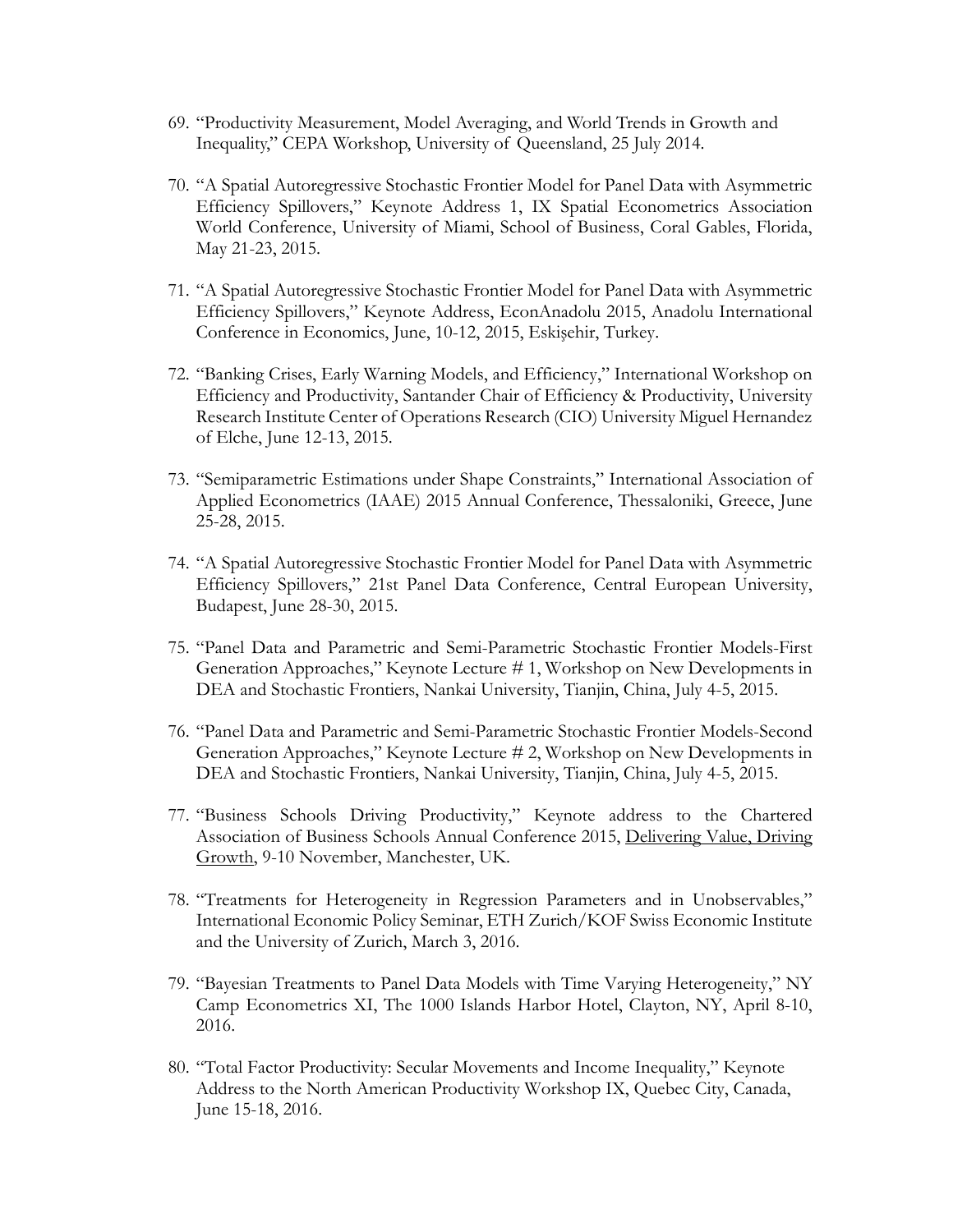- 81. "Treatments for Heterogeneity in Regression Parameters and in Unobservables," 22nd International Panel Data Conference, The Esplanade, Fremantle, Western Australia, June 28-29, 2016.
- 82. "Productivity, Efficiency, and Endogeneity," Keynote address to the 2016 Asian Pacific Productivity Conference, Tianjin, China, July 7-10, 2016.
- 83. "The Spatial Efficiency Multiplier and Random Effects in Spatial Stochastic Frontier Models," International Association of Applied Econometrics 2017 Annual Conference, June 26-30, Sapporo, Japan.
- 84. "Estimation of Industry-level Productivity with Cross-sectional Dependence using Spatial Analysis," Invited lecture in session organized by Erwin Diewert on *New Approaches to Productivity Measurement*, Society for Economic Measurement Annual Symposium, July 26-28, 2017, Samberg Center, MIT, Cambridge, MA.
- 85. "Resource Allocation in Multidivisional Multiproduct Firms: Examining the Divisional Productivity of Energy Companies," 10<sup>th</sup> North American Productivity Workshop, University of Miami, Coral Gables, Florida, June 13-15, 2018.
- 86. "Panel Data Models with Multiple Jump Discontinuities in the Parameters," 24th International Panel Data Conference, Sogang University June 19-20, 2018.
- 87. "Estimating Peer Effects on Educational and Career Choice: A Spatial Multinomial Logit Approach," invited speaker to Advances in Econometrics Conference in Honor of Cheng Hsiao, Oct 26-28, 2018, Baton Rouge, LA, Cook Hotel and Conference Center at LSU.
- 88. "The Term Structure of Sovereign CDS and Currency Carry Trades," European Workshop for Efficiency and Productivity Analysis," European Workshop for Efficiency and Productivity Analysis XVI, June 10-13, 2019, Senate House, London, UK.
- 89. "Estimation of Industry-level Productivity with Cross-sectional Dependence by Using Spatial Analysis," 25th International Panel Data Conference, Vilnius, Lithuania, July 4-5, 2019.
- 90. "Industry-Specific Productivity and Spatial Spillovers through input-output linkages: Evidence from the Asia-Pacific Value Chain," Plenary presentation, virtual North American Productivity Workshop XI, University of Miami, June 8-12, 2020.
- 91. "Industry-Specific Productivity and Spatial Spillovers through input-output linkages: Evidence from the Asia-Pacific Value Chain," Keynote lecture at EconTR2020@Eskişehir**,** International Conference on Economics, 2020, Eskişehir Osmangazi University, Eskişehir, Turkey **<https://econtr.org/>**, September, 10.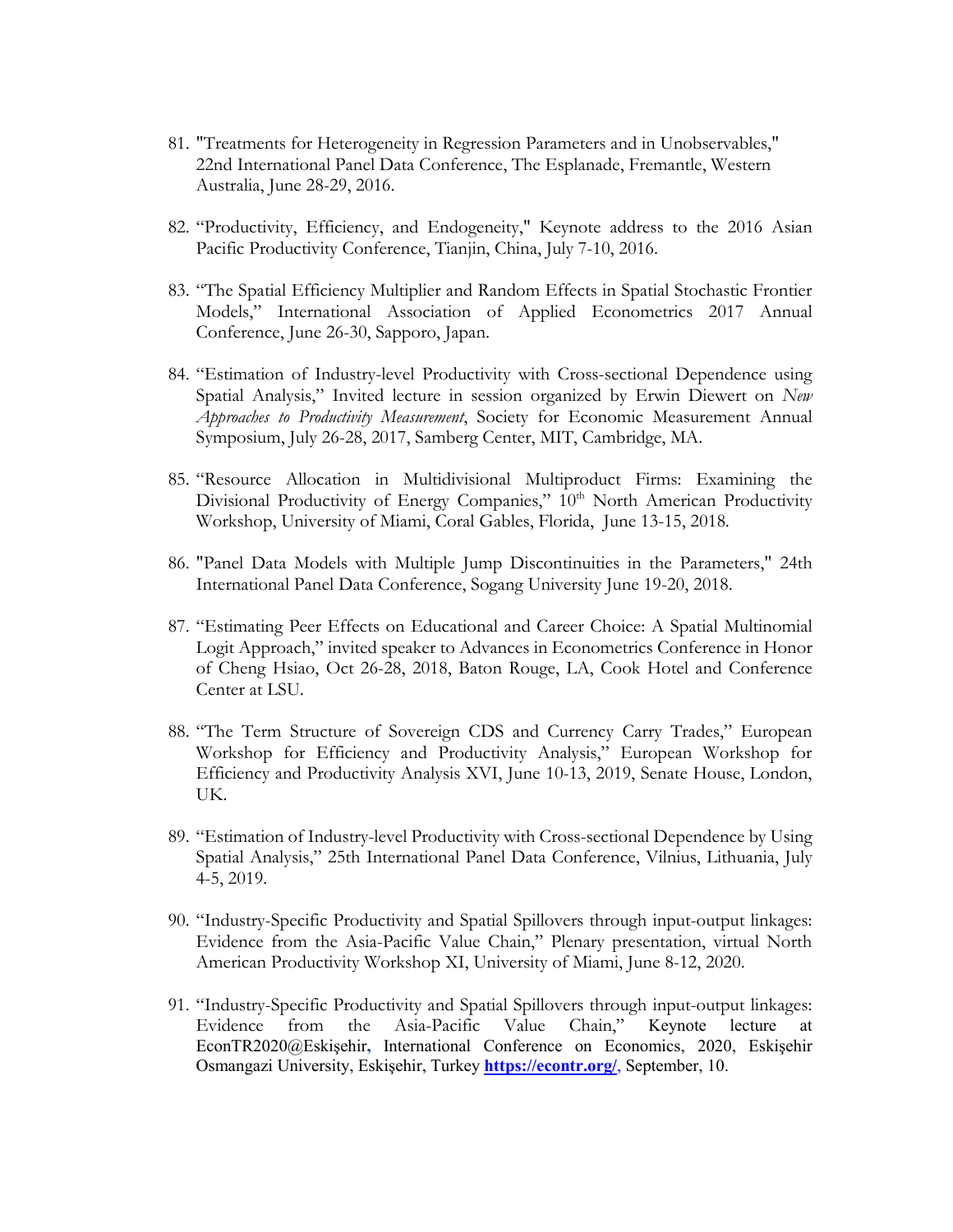- 92. "Industry-Specific Productivity and Spatial Spillovers through input-output linkages: Evidence from the Asia-Pacific Value Chain," Plenary session at THE SIXTH WORLD KLEMS CONFERENCE (online) 2021, Harvard University, March 17.
- 93. "Productivity Growth, Economic Well-being, and the Inefficiency of Discrimination and Inequality," Plenary talk at the virtual North American Productivity Workshop (vNAPW), University of Miami, June 7-11, 2021.
- 94. "Environmental Efficiency in the Supply of Drinking Water," Plenary talk at the virtual North American Productivity Workshop (vNAPW), University of Miami, June 7-11, 2021.

95.

#### DISSERTATION COMMITTEES:

- 1. Stephen Thurman, Congressional Budget Office (George Washington University, 1978, Chair).
- 2. Richard Johnson, Department of Justice (George Washington University, 1979, Reader).
- 3. Janice Shack-Marquez, Board of Governors of the Federal Reserve System (University of Pennsylvania, 1981, Reader).
- 4. Maureen Pirog-Good, Indiana University, Bloomington (University of Pennsylvania, 1983, Chair).
- 5. Brian Pinto, World Bank (University of Pennsylvania, 1983, Reader).
- 6. Hannah Hiles (University of Pennsylvania, 1984, Reader).
- 7. Paul Beaumont, Purdue University (University of Pennsylvania, 1984, Reader).
- 8. David Good, Indiana University, Bloomington (University of Pennsylvania, 1985, Chair).
- 9. Lars Hendrik-Roeller, Wissenschaftzentrum Berlin (WZB), INSEAD, Humboldt University (University of Pennsylvania, 1987, Reader).
- 10. Rodney Hissong, University of Texas at Arlington (Rice University, 1988, Chair).
- 11. Maria Amparo Ballivian, World Bank (Rice University, 1988, Chair).
- 12. Byeong-Ho Gong, Korean Research Institute (Rice University, 1988, Chair).
- 13. Andreas Zamudio, Centro de Investigación y Docencia Económica (CIDE)-Center for Economic Research and Teaching, Mexico City (Rice University, 1988, Chair).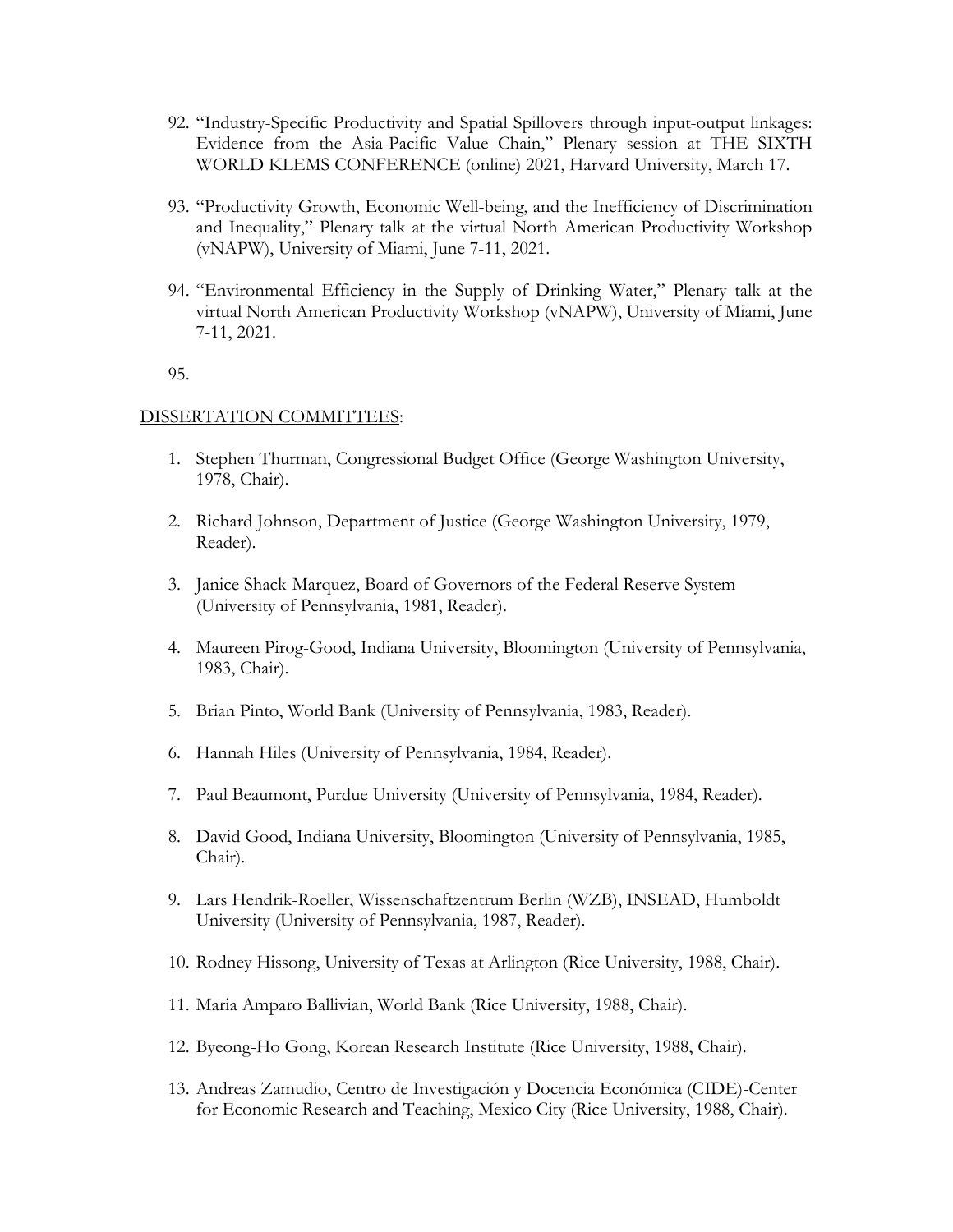- 14. Keun Huh, Samsung Research Institute (Rice University, 1989, Chair).
- 15. Mary Streitwieser, Center for Economic Studies, Department of the Census (Rice University, 1989, Chair).
- 16. Antonio Ligaralde, Miami University of Ohio (Rice University, 1990, Reader).
- 17. Maria-Louisa Escobar, Inter-American Development Bank (Rice University, 1990, Chair).
- 18. Abdo Yazbeck, World Bank (Rice University, 1991, Chair).
- 19. John Brooks, Agency for Health Care Policy and Research (University of Michigan, 1992, Reader).
- 20. Purvez Captain, Ernst & Young, LLP (Rice University, 1993, Chair).
- 21. Ila Semenick Alam, Tulane University (Rice University, 1994, Chair).
- 22. Fernando Orozco Ruiz, Pulsar (Mexico) (Rice University, 1994, Chair).
- 23. Jenny Williams, University of Melbourne (Rice University, 1996, Chair).
- 24. Neil Arwine, Bilkent University (Rice University, 1996, Reader).
- 25. Joya Mukherjee, American Express (Rice University, 1997, Chair).
- 26. Ellen Read, Econ One (California) (Rice University, 1997, Chair).
- 27. Robert Adams, Federal Reserve Board of Governors (Rice University, 1997, Chair).
- 28. Elaine Fortowsky, Donaldson, Lufkin, Jenrett (Rice University, 1998, Reader).
- 29. Patrik Hultberg, University of Wyoming (Rice University, 1998, Chair).
- 30. Anthony Postert, Authur Anderson (Rice University, 1999, Chair).
- 31. Sylvester Gaudin, Oberlin College (Rice University, 1999, Reader).
- 32. Weiyu Gao, Institute for Advanced Study and Scientific Research, Carinthia, Austria (Rice University, 1999, Co-Chair).
- 33. Ross VanWassenhove (Rice University, 1999, Reader).
- 34. Ruwan Jayasuriya, The World Bank (Rice University, 2000, Chair).
- 35. Byeong Jeon, Korea Institute for Public Finance (Rice University, 2001, Reader).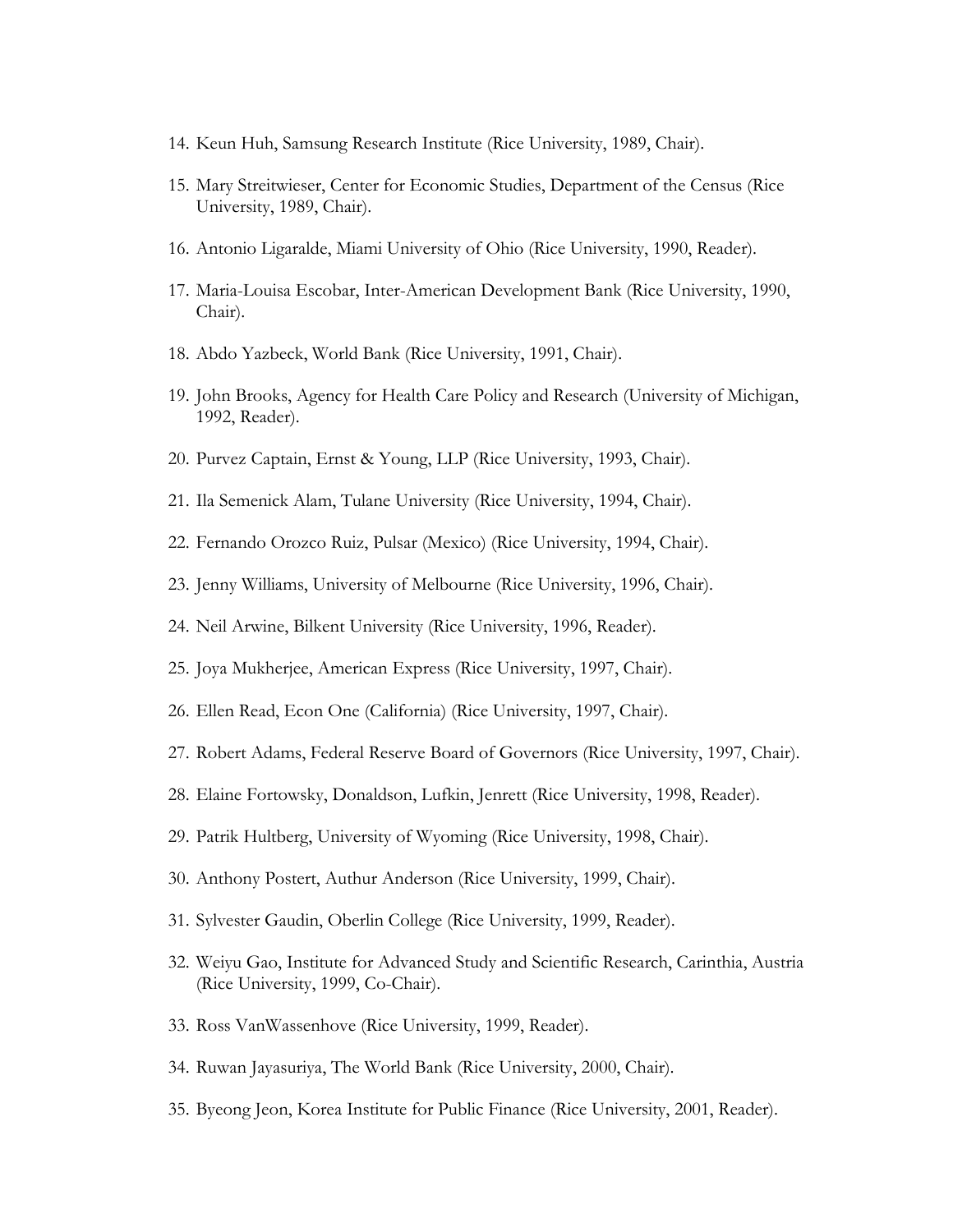- 36. Jesse Weiher, Federal Deposit Insurance Corporation (Rice University, 2002, Chair).
- 37. Lullit Getachew, Pacific Economics Group (Rice University, 2002, Chair).
- 38. Raul Gonzalez, Tecnologico de Monterrey, Mexico (Rice University, 2002, Chair).
- 39. Wonho Song, Institute for International Trade and Finance, Seoul (Rice University, 2003, Reader)
- 40. Hulushi Inanoglu, Department of the Treasury (Rice University, 2003, Reader)
- 41. Wojtek Dorabialiski Institute for Advanced Studies, Warsaw (Rice University, 2003, Reader)
- 42. Ick Jin, Central Bank of Korea (Rice University, 2003, Chair)
- 43. Alexander Ruiz, Central Bank of Venezuela (Rice University, 2004, Chair)
- 44. Timothy Gunning, James A. Baker Institute for Public Policy Post-Doctoral Fellow (Rice University, 2007, Chair).
- 45. Junhui Qian, School of Economics and Finance, Shanghai Jiao Tong University (Rice University, 2007, Co-chair).
- 46. Rahul Vasudev, Ernst and Yong, LLP (Rice University, 2007, Co-chair).
- 47. Chad Dacus, Center for Naval Analysis (Rice University, 2008, Chair)
- 48. Cahit Guven, Deakin University, Melbourne Australia (University of Houston, 2008, Reader).
- 49. Bibo Jiang, Bates White, LLC (Rice University, 2008, Co-chair).
- 50. Nguyen Nguyen, Barclays, LLC, New York (Rice University, 2008, Chair).
- 51. David Blazek, Epco, Inc. (Rice University, 2008, Chair).
- 52. Levent Kutlu, Georgia Institute of Technology (Rice University, 2010, Chair).
- 53. Pavlos Amanidis, Ernst & Young LLP, Toronto (Rice University, 2011, Chair).
- 54. Jiaqi Hao, Capital One, Richmond, Va. (Rice University, 2011, Chair).
- 55. Ying Fang, NetSpend Corporation, San Francisco (Rice University, 2011, Chair).
- 56. Seda Toklu, Ernst & Young LLP, Houston (Rice University, 2012, Chair).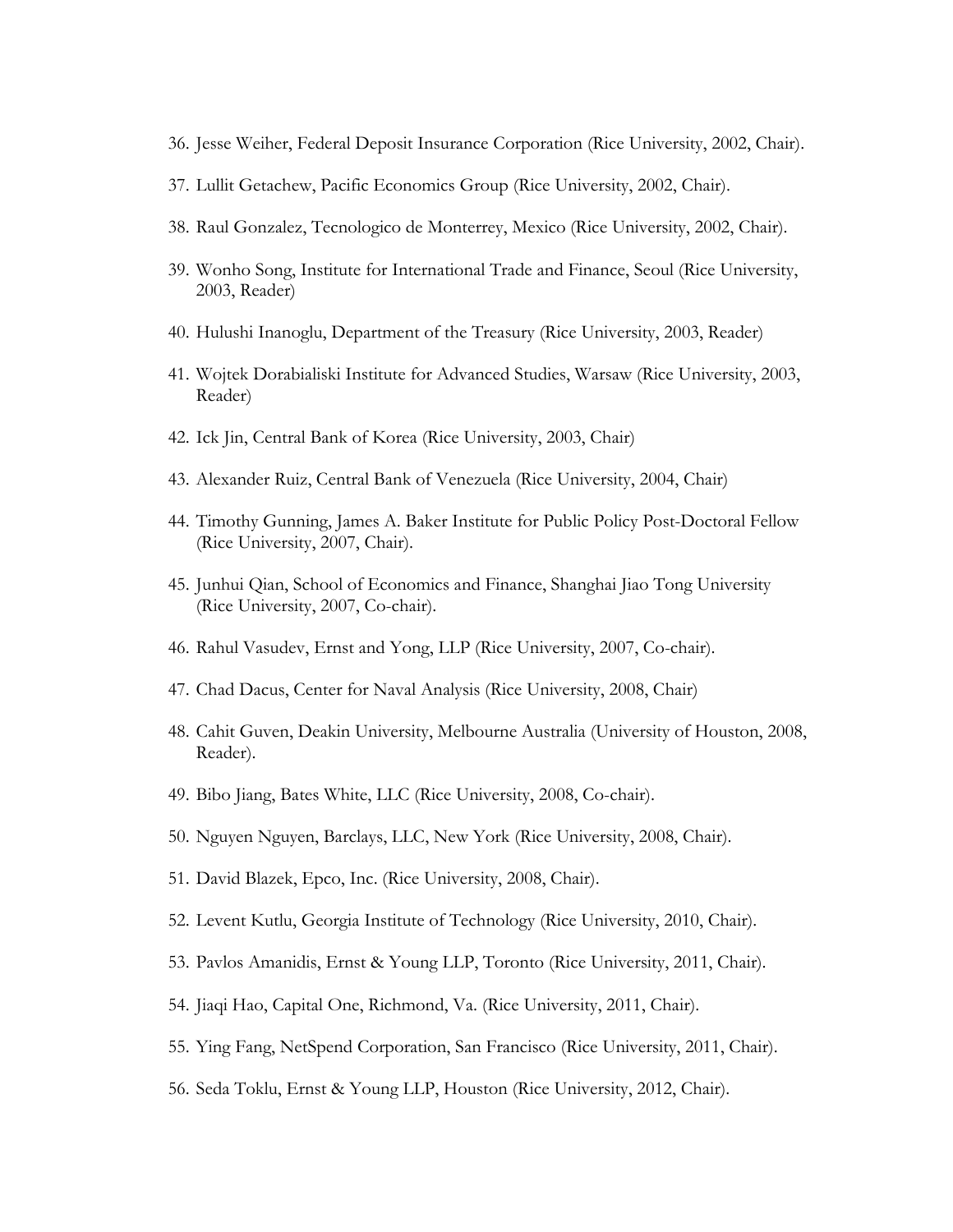- 57. David Fortunato, University of California at Merced (Rice University, 2012, External Reader for Political Science Ph.D. committee)
- 58. Ronghua Guo, The Federal Home Loan Mortgage Corporation (FHLMC, aka Freddie Mac), Washington, D. C. (Rice University, 2012, Chair).
- 59. Pavlo Demchuk, Ernst & Young LLP, Moscow (Rice University, 2012, Chair).
- 60. Michael Naaman, Christensen & Associates, Madison, WI (Rice University, 2012, Chair).
- 61. Trang Dinh, Institutional Research Analyst, Office of the Provost, Princeton University (Rice University, 2014, Chair).
- 62. Andre Barbe, International Trade Commission, Washington, D. C. (Rice University, 2014, Reader)
- 63. Alexander Chaudhry, Texas Tech University School of Business (Rice University, 2014, External Reader)
- 64. Junrong Liu, Integrated Financial Engineering, Inc. (IFE Group) Washington, D. C. (Rice University, 2014, Chair)
- 65. Kerem Tuklu, Deloitte LLP, Houston (Rice University, 2014, Chair)
- 66. Chenjun Shang, The Federal Home Loan Mortgage Corporation-Modeling and Analytics Group (FHLMC, aka Freddie Mac), Washington, D. C. (Rice University, 2015, Chair).
- 67. James Gualtieri, Ernst & Young, LLP (aka EY), New York (Rice University, 2015, Co-Chair).
- 68. Devin Garcia, Ernst & Young, LLP, Houston (Rice University, 2016, Chair).
- 69. Jaepil Han, Korean Development Institute, Seoul (Rice University, 2016, Chair).
- 70. Binlei Gong, Zhejiang University, Hangzhou (Rice University, 2016, Chair).
- 71. Edwin Hu, Securities & Exchange Commission (SEC), Washington, D. C. (Rice University, 2016, Reader).
- 72. Mac Gaulin, Utah State University, (Rice University, 2017, Reader).
- 73. Ioannis Spyridopoulos, American University, Washington, D. C. (Rice University, Reader, 2017).
- 74. Daisy Ding, Santander Bank, Boston, Data Analytics (Rice University, 2018, Chair).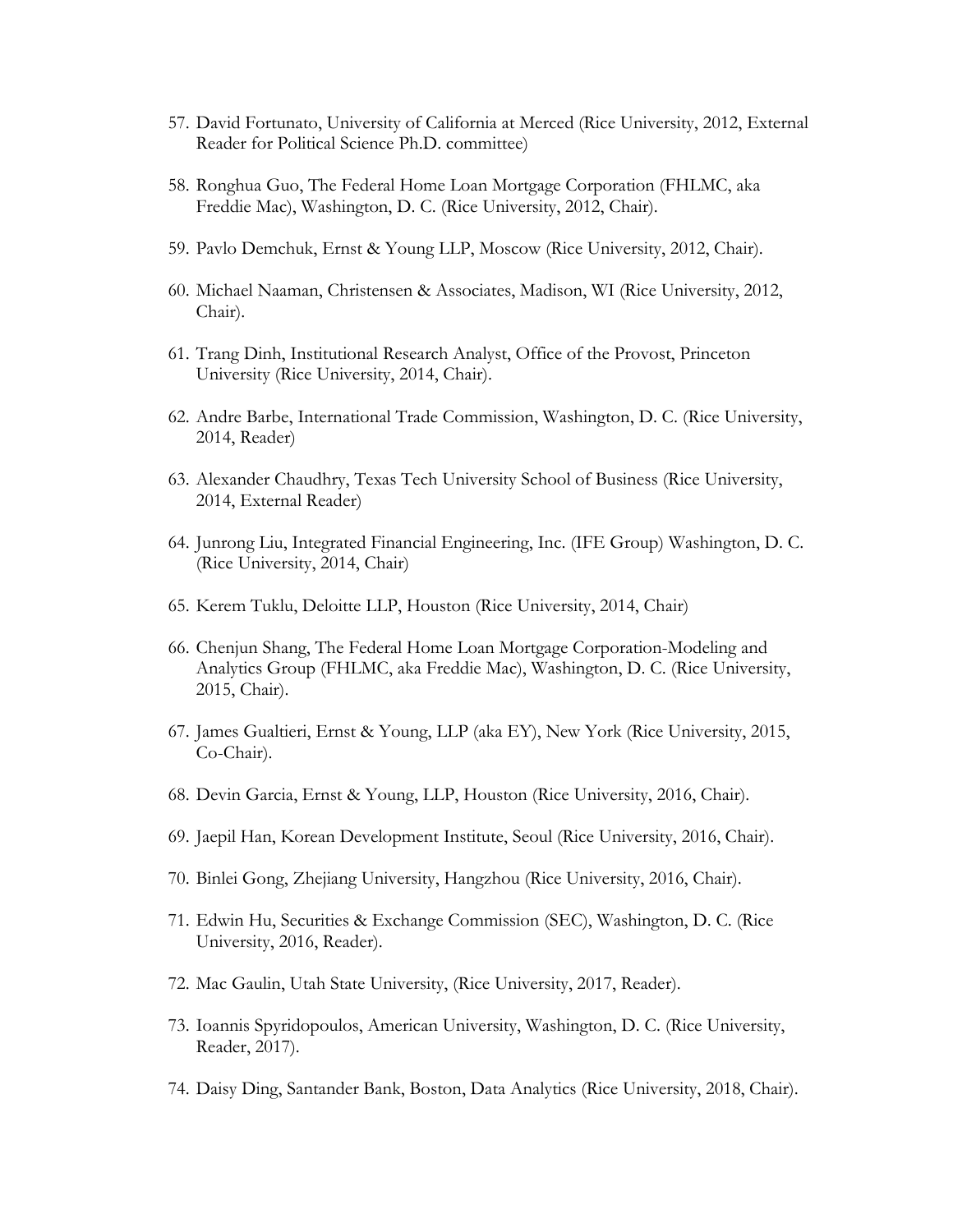- 75. Erik Meyer, Southern Methodist University School of Business (Rice University, 2018, Reader).
- 76. Shasha Liu, Federal Home Loan Mortgage Corporation (Freddie Mac), Senior Economist, Quantitative Analytics, Washington, D.C. (Rice University, 2019, Chair).
- 77. Nigel Soria, Kansas Department of Commerce, Chief Economist (Rice University, 2020, Chair).
- 78. Van Ngo, Economist, Christensen Associates, Madison, Wisconsin (Rice University, 2020, Chair).
- 79. Kerda Varaku, Senior Associate, KPMG, Washington, D.C. (Rice University, 2021, Co-Chair).
- 80. Daniel Prudencio, Assistant Professor, Instituto Tecnológico y de Estudios Superiores de Monterrey (ITESM) (Rice University, 2021, Chair).
- 81. Michael Clarke, (Rice University, 2021, Reader).
- 82. Mahya Amani, Business Intelligence Analyst, NRG Energy (Rice University, 2021, Reader).

#### Rice Undergraduate Honors Theses (Director/Co-Director)

- 1. Jan Dudek: "Do Children from non-nuclear Families leave Home Early?" 2016.
- 2. Yue Zhang: "Impacts of Artificial Intelligence on Income Inequality: A World and Sectoral Perspective," 2017.
- 3. Hanqing Sun: "The Differential Determinants of Educational Attainment and their Impact on Earnings for Urban and Migrant Chinese Workers. " 2017.
- 4. Yimeng Tang: "Do schools in wealthier neighborhoods perform better?" 2017.
- 5. Jae Han: "Direct Response, Gender, and the Effects of Health and Mental Health on Labor Force Participation: The Case of Korea," 2018.
- 6. Malvika Govil: "Evaluating the Performance of US State Health Systems with Spillovers in Cardiovascular Health Outcomes," 2018.
- 7. Meghana Gaur: "Spatial Interactions in the Patent-R&D Model," 2019.
- 8. Jo Ruochen Zhang: "Fertility and Gender Wage Gap in China: Evidence from CHIPs Data," 2019.
- 9. David Cai: "The Effect of Judge Ideology on the Outcome of American Consumer Bankruptcy Cases, 2001-2004," 2019.